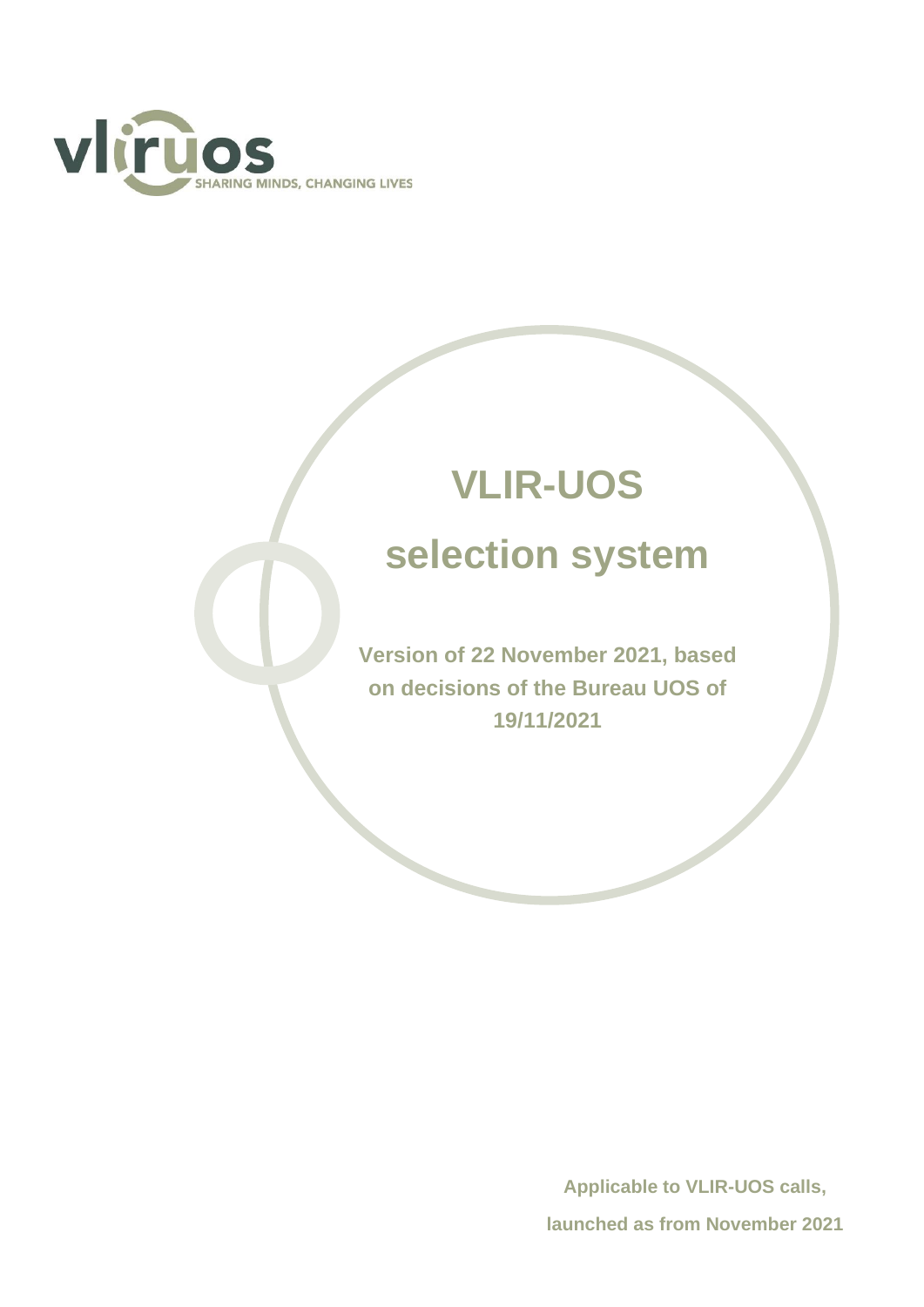

## FYP2 VLIR-UOS selection system

## Content

| 1.   |                                                                                     |  |
|------|-------------------------------------------------------------------------------------|--|
| 1.1. |                                                                                     |  |
| 1.2. | General selection criteria and descriptors for projects, and scoring and weighing 4 |  |
| 1.3. |                                                                                     |  |
| 2.   |                                                                                     |  |
| 2.1. |                                                                                     |  |
| 2.2. |                                                                                     |  |
| 2.3. |                                                                                     |  |
| 2.4. |                                                                                     |  |
| 3.   |                                                                                     |  |
| 3.1. |                                                                                     |  |
| 3.2. |                                                                                     |  |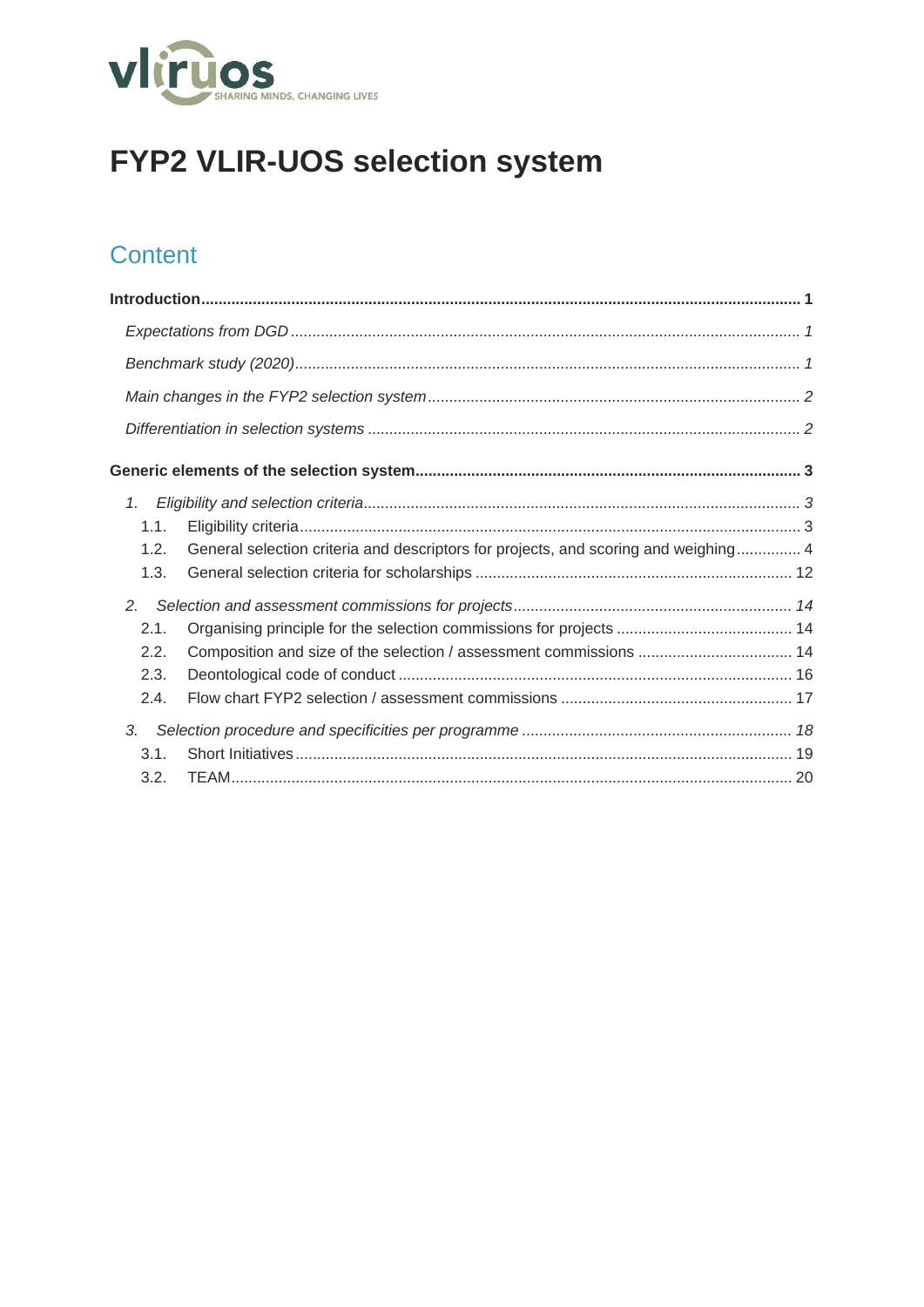## <span id="page-2-0"></span>**Introduction**

## <span id="page-2-1"></span>**Expectations from DGD**

VLIR-UOS is an umbrella organization that organises calls for proposals, provides support during the identification and formulation of project proposals respecting neutrality, ensures the independent selection of projects, monitors their implementation and evaluates their results for learning, steering and accountability. VLIR-UOS has integrated the quality criteria for development with other concerns such as scientific quality into a sound, equitable system for selection of academic development projects.

The document '*[Specificities of the programme format for ARES-CCD and VLIR-UOS](https://vliruos.sharepoint.com/:b:/r/sites/VPFYPconceptueel/Gedeelde%20documenten/General/7_Actorprogramma%2022-26/01.%20Programmes%202022-2026%20-%20EN%20-%20Spe%CC%81cificite%CC%81s%20format%20ARES-VLhttps:/vliruos.sharepoint.com/:b:/r/sites/VPFYPconceptueel/Gedeelde%20documenten/General/7_Actorprogramma%2022-26/01.%20Programmes%202022-2026%20-%20EN%20-%20Spe%CC%81cificite%CC%81s%20format%20ARES-VLIR_fin.pdf?csf=1&web=1&e=t0RXbVIR_fin.pdf?csf=1&web=1&e=t0RXbV)*' (DGD, December 2020) specifies that in its actor programme, VLIR-UOS has to present *'outcomes in which their quality can be observed with regard to the criteria of Relevance, Coherence, Effectiveness, Efficiency, Sustain*ability, Impact, Partnerships, Synergies and Learning Outcomes. The expectations relating to each of *these criteria, however, shall be adapted to take into account their particular characteristics as the umbrella structures of the academic development cooperation. VLIR-UOS will be required to demonstrate how the expectations specified in the "standard" format of presenting programmes 2022-2026 for all of the qualitative criteria are or will be integrated into the output/project selection process. The organisation is required to integrate the identified expectations according to the most appropriate structure in their view. The last selections having taken place prior to submitting the programme may serve to illustrate the demonstration and running of the system in general'.*

Following up on this prerequisite, this annex focuses particularly on the generic elements of the selection system applied by VLIR-UOS as well as on the specificities for the individual programmes. The principles and criteria underpinning the selection system of the various programmes of VLIR-UOS are largely similar and will be described in the first section of this annex. Subsequently, specificities related to the selection system for each of the programmes will be provided in the subsequent sections.

Due to the Corona measures based delay in the realisation of FYP1 project results, DGD approved FYP1 to be prolonged, with FYP2 being suspended correspondingly. As a consequence, no calls have been launched since 2019. Given the fundamental changes in the conceptual framework and design of the FYP2 portfolio, no reference can be made at this stage to recent selections.

## <span id="page-2-2"></span>**Benchmark study (2020)**

Since DGD has always been participating in selection commission meetings, DGD has profound knowledge of and experience with the VLIR-UOS selection system. At many occasions DGD expressed its appraisal of the quality of the selection system and the functioning of VLIR-UOS selection commissions over the years.

In view of the strive for further optimisation, VLIR-UOS ordered a benchmark study of its selection system in 2019, performed by Syspons in 2020. This study showed that the selection system of VLIR-UOS is quite performant in comparison with other organisations (DAAD, FWO, ERC, FWO, ARES ..) and that no fundamental changes were needed. A number of suggestions for optimisation were made.

The main conclusions and recommendations are :

The system with external commissions with mixed composition and expertise is to be maintained as also the provided training sessions and the approach with generic selection criteria.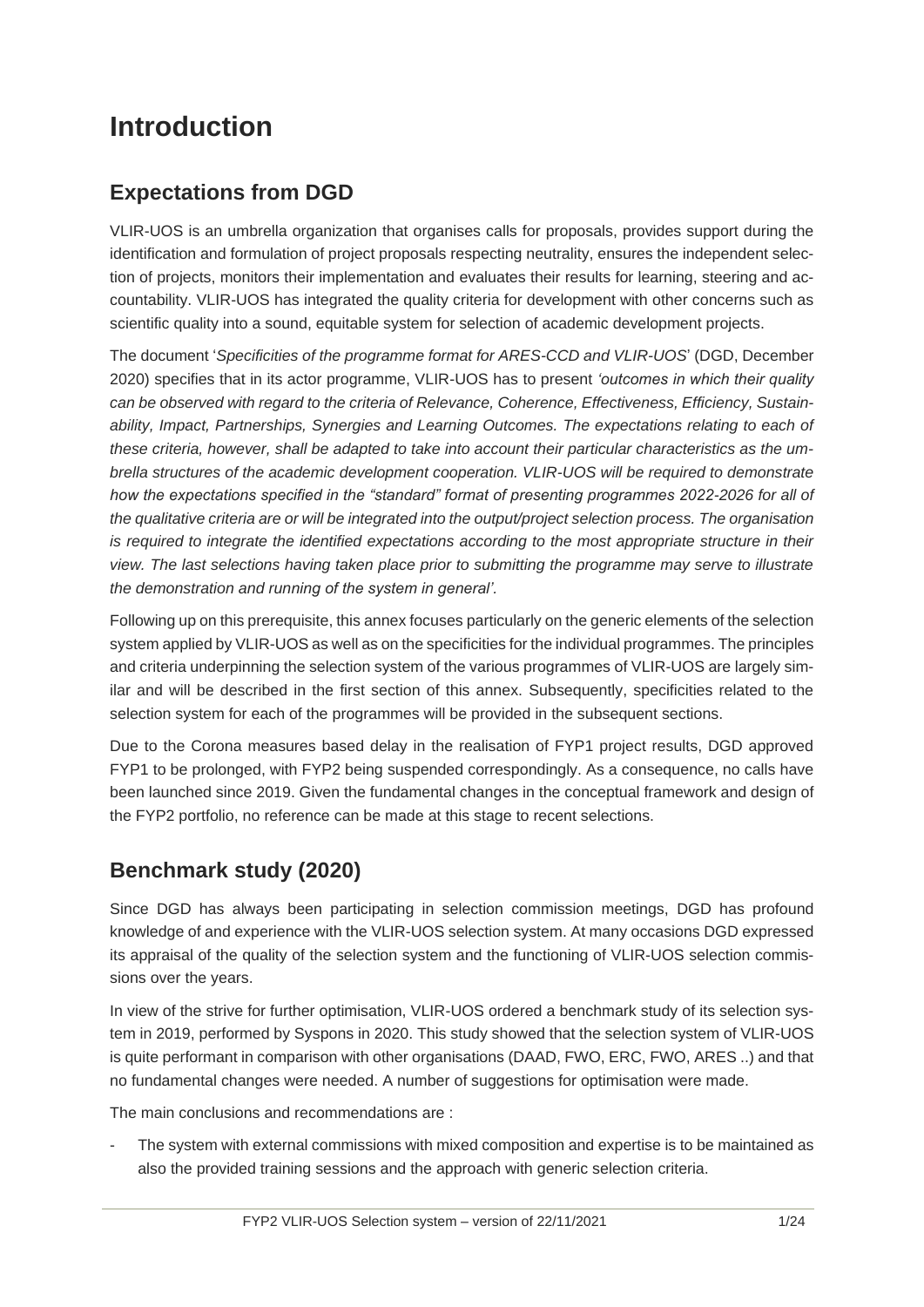- Syspons advanced a change in the scoring system and the re-introduction of a 2-stage selection procedure for TEAM projects with an improved peer review system -based on an independent pool of discipline based peer reviewers- as a way to keep the workload for commissions manageable, increase efficiency of the selection process and guarantee equal treatment to applicants. Also for other programmes with substantial budget multi-stage selection steps are advisable but for programmes of more limited duration a slimmer procedure is advised.
- It was suggested to look into the selection criteria but without clear recommendations on how to proceed except that it would be important to look into the relevance criterion and the description of impact and sustainability.
- VLIR-UOS should further continue with its training sessions for selection commission members and install a culture of learning via its M&E processes.
- The importance of feedback to applicants was considered a strong point and the efforts to improve on this should be continued.

## <span id="page-3-0"></span>**Main changes in the FYP2 selection system**

The main changes in the selection system are either related to the recommendations of the benchmark study or to changes in the FYP2 conceptual framework following the alignment to Agenda 2030, the switch to a thematic Joint Strategic Framework on Higher Education and Science for Sustainable Development (tJSF HES4SD), with ARES and ITM and new policy priorities.

Main changes per topic

- 1. The organising principle of the commissions: focus on programme commissions taking into account FYP2 being based on types of programmes as outcome, instead of country programmes, due to the switch to a thematic JSF. The system of regional commissions was, however, maintained for SI/TEAM based on the expectance of high numbers of proposals and the need for strong regional expertise and balanced selection over countries.
- 2. Composition of commissions: no major changes except for the fact that the need for expertise in the commissions on SDG principles, Theory of Change concepts and transversal themes (gender, environment) has become bigger, as well as gender balance and equal participation of local experts.

Revised selection criteria and descriptors taking into account the SDG principles (LNOB, multistakeholder partnerships and interconnectedness); transversal and priority themes, the operationalisation of policy priorities related to interinstitutional cooperation and the specificity of projects managed by Universities of applied Sciences and arts with a focus on practice-based approaches in research and education. The criteria have been reclustered from 6 (quality, relevance, effectiveness, efficiency, impact, sustainability) into 4 criteria (relevance and coherence, quality of project design, implementation set-up, impact & sustainability), thereby still respecting the OECD-DAC criteria.

The document describing the selection system still has to be finetuned, with a bigger focus on providing information from the perspective of a possible applicantThis will be done in the coming months in view of the upcoming calls later in 2021-2022.

## <span id="page-3-1"></span>**Differentiation in selection systems**

The VLIR-UOS selection system is applied for most of the FYP2 outcomes, based, except for the Global Minds programme, on competitive calls within the following outcome programmes: SI and TEAM projects, Institutional University Cooperation projects (IUC), Education, individual scholarships and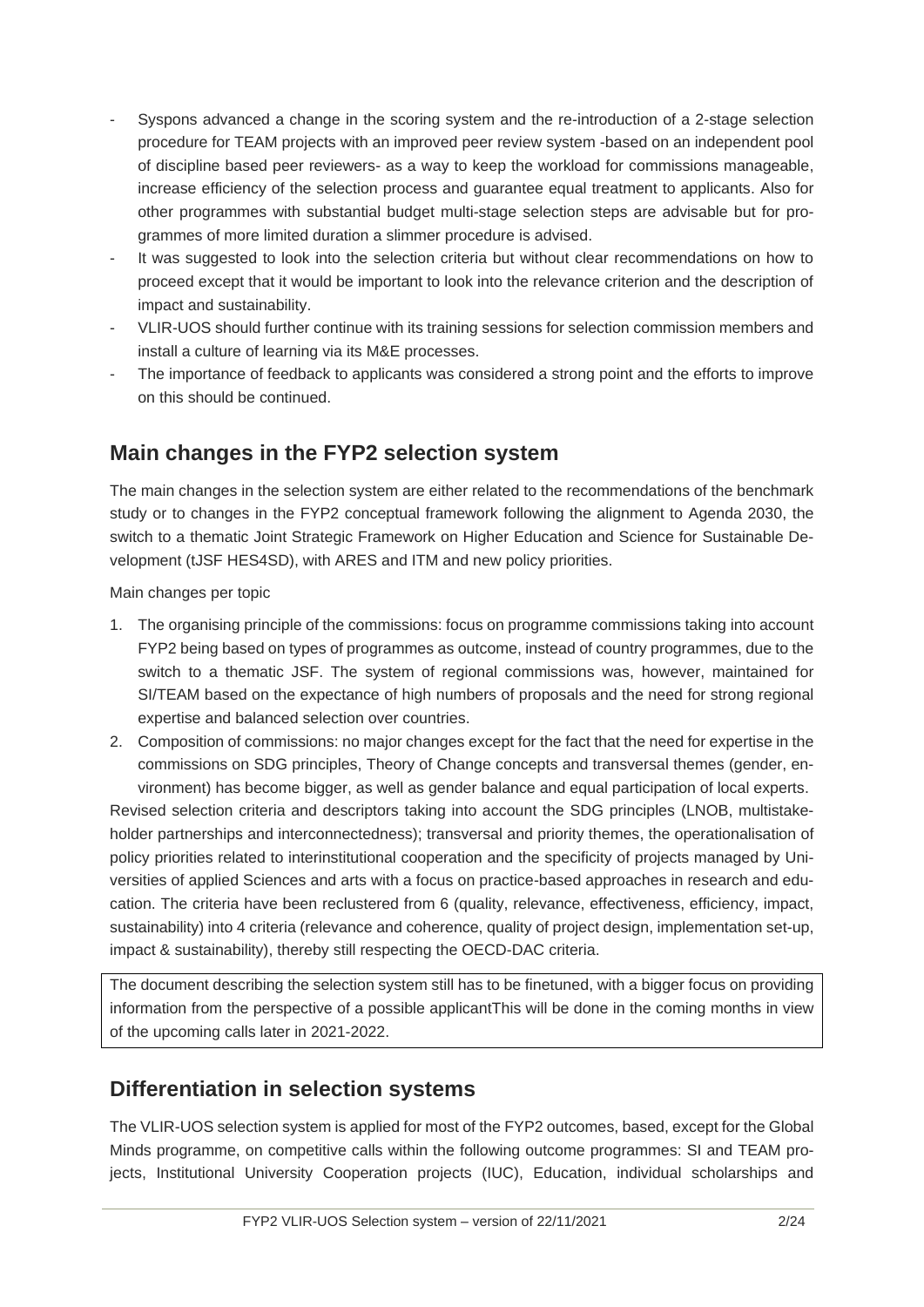Networks (ESN), and Bridging Science Society (BSS).. Distinction is made between the selection of projects and of scholarships. As to the latter, selection is decentralised either to the ICP Connect / ITP project promoters or, in case of embedded scholarships, to the project promoters of the respective partnership, with the partner HE&SI taking the lead.

The academic criteria are defined by the respective HE&SIs, both for individual and embedded scholarships, whereas the scholarship criteria are based on a common set of VLIR-UOS criteria to which still other criteria can be added by the respective project stakeholders.

This annex mainly focuses on the selection system for the selection of projects responding to VLIR-UOS competitive calls for proposals. An overview will first be given of the basic characteristics of the VLIR-UOS selection system, followed by a more detailed overview of the specific selection system per programme.

## <span id="page-4-0"></span>**Generic elements of the selection system**

The VLIR-UOS selection system has 3 main features:

- 1. Eligibility and selection criteria
- 2. Selection or assessment commissions
- <span id="page-4-1"></span>3. Selection procedure.

#### **1. Eligibility and selection criteria**

All proposals will be selected against the same set of 4 selection criteria and for each call eligibility criteria apply.

#### <span id="page-4-2"></span>**1.1. Eligibility criteria**

Eligibility criteria define whether a proposal meets the minimum criteria to be accepted to enter the selection process. Each call for proposals defines clear eligibility criteria, using the following sections where appropriate. This practice is common within the academic community.

In comparison to FYP1, the number of formal eligibility rules has been limited with the eligibility check to be reduced to a strict minimum whereby appraisal is mainly content based and thus delegated to the selection commissions.

In case of VLIR-UOS calls for proposals, the following eligibility criteria apply:

| <b>Eligibility of applicants</b> | Eligibility of Flemish and local (co)promoters and eligibility of Flemish and<br>local (co)partner institutions. (see detail under section 4 specificities per<br>programme)                                                                                                                                |
|----------------------------------|-------------------------------------------------------------------------------------------------------------------------------------------------------------------------------------------------------------------------------------------------------------------------------------------------------------|
|                                  | Depending on the specific programme and/or call, differentiation is pos-<br>sible in terms of profile and commitments of partner institutions, level of<br>interinstitutional collaboration expected, etc. Guidelines will be included<br>in the conceptual frameworks per programme and in call documents. |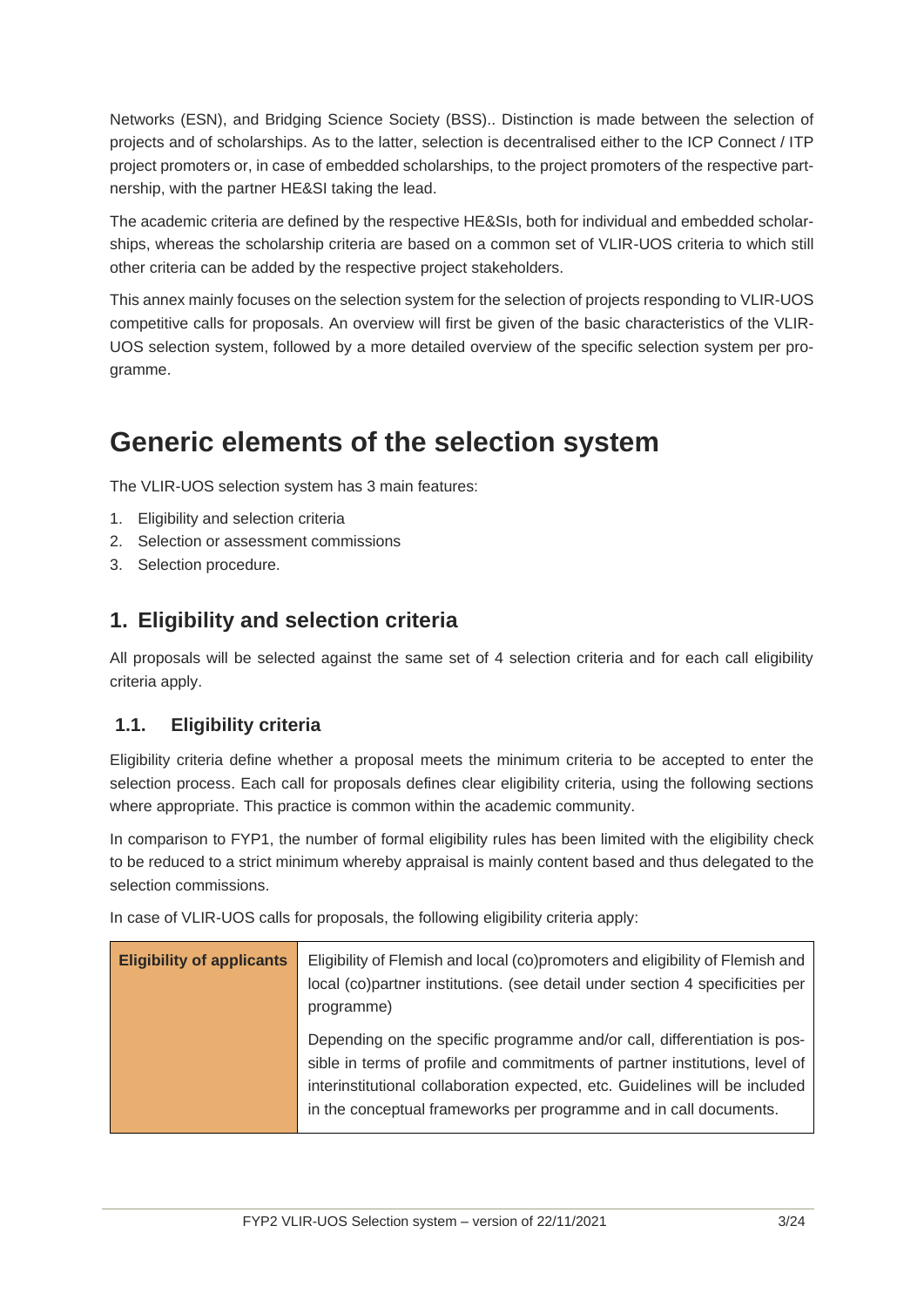| <b>Eligibility of budget</b><br>and implementation<br>period | Maximum budget is not exceeded<br>Maximum implementation period is not exceeded                                                                                                                                                           |  |
|--------------------------------------------------------------|-------------------------------------------------------------------------------------------------------------------------------------------------------------------------------------------------------------------------------------------|--|
| <b>Eligibility of countries</b>                              | List of eligible partner countries<br>Differentiation per programme, (see annex 21), and possibly per call.<br>Specific policy priorities, next to the FYP2 policy priorities, are laid down<br>prior to the launch of a new project call |  |
| <b>Eligibility of submis-</b><br>sion modalities             | Timely and complete submission, through the ICOS of the university (as-<br>sociation), and respect for formats and other possible formality guidelines<br>$(max.$ number of pages, font, $\dots$ ).                                       |  |

Eligibility control is for most programmes performed via a 2-stage procedure whereby proposals are submitted to VLIR-UOS by the ICOS of the Flemish university association), after validation by the ICOS (Institutional coordinators for development cooperation, i.e. the VLIR-UOS focal points at the Flemish universities). Before submitting, the ICOS will be invited to check a number of institution related eligibility criteria listed in the call (e.g. does the Flemish promotor have a mandate at the Flemish institution for as long as the duration of the project?). By submitting the proposals, the ICOS confirm the eligibility of the proposal. An administrative eligibility check is done at the level of VLIR-UOS, based on a number of eligibility requirements which define whether a proposal can be accepted to enter the selection process (yes/no). A proposal which does not meet all eligibility requirements will be declared ineligible by the Bureau UOS and be rejected from the selection procedure. The submitters of non-eligible proposals will be informed by VLIR-UOS.

## <span id="page-5-0"></span>**1.2. General selection criteria and descriptors for projects, and scoring and weighing**

#### **1.2.1. Implementation of FYP2 ambitions in revised selection criteria and descriptors**

Covid-19 changed the world drastically, highlighting the role of science and international cooperation to tackle global and local problems, with data and digitalization creating new opportunities for equal partnerships.

Similar to the previous FYP, the Agenda 2030 for Sustainable Development and associated Sustainable Development Goals (SDGs) serve as the main reference point. VLIR-UOS is committed to meaningfully mainstreaming the 3 SDG principles of leaving no one behind, interconnectedness and multi-stakeholder partnerships, throughout its ambitions, policies, programme, portfolio, partnerships and scholarships. The universal nature of Agenda 2030 provides entry points for HE&SIs to incorporate global citizenship education, decolonization & equal partnerships, and a broader understanding of sustainable development into their threefold mission: research, education, and service to society. Policy themes have become more important: the VLIR-UOS gender policy was translated into a guiding framework for these calls aiming at mainstreaming gender throughout all new projects. A similar policy framework will be developed for environmental sustainability.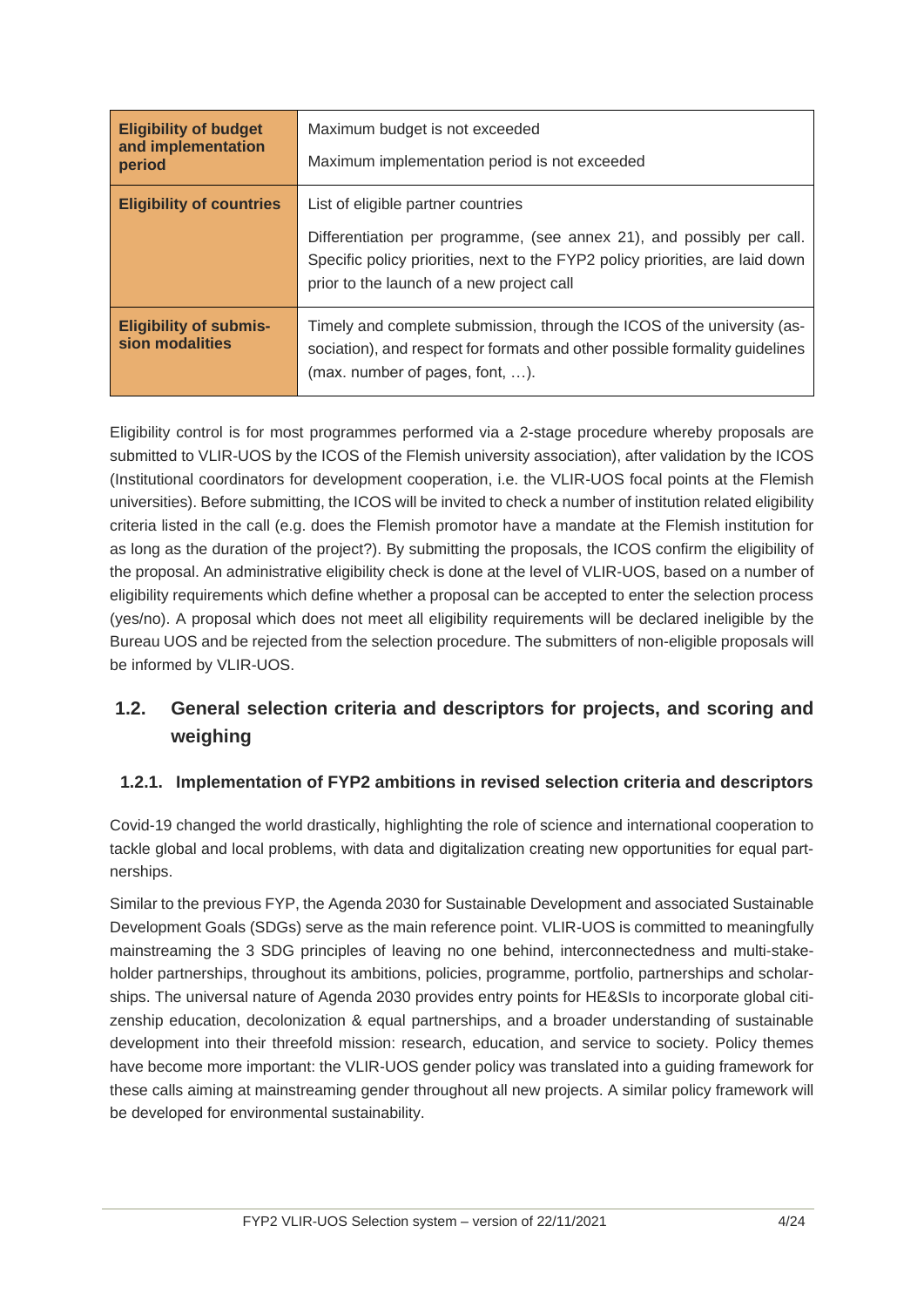The focus of Agenda 2030 on meaningful impact through multi-stakeholder partnerships resonates with the FYP2 ambition "Connect4Change" to focus on cooperation among and beyond academic actors (CONNECT), societal impact (valorisation), and collective learning.

These policy ambitions have been translated in the project selection criteria and descriptors for all programmes. That way VLIR-UOS wants to stimulate new projects to **capitalize** on former and/or other relevant projects in the same context or topic, and to commit to **interinstitutional cooperation** among and beyond academic actors. It will be an added value in the competitive selection of projects if different Flemish or partner HE&SIs will be involved in a proposal, either universities, universities of applied sciences and arts or both. In case of TEAM projects, an extra budget of 20.000 EUR can be applied for, as an extra incentive. As of now, each call will be accompanied by a list of ideas & request for advice and/or partnership from third parties (other development actors (e.g. NGOs, VVOB, Enabel, …), private sector, ...) addressed to academic stakeholders, whereby VLIR-UOS will function as platform and broker to stimulate **multi-actor partnerships**. We expect all projects to be based on a genuine and evidence-based context and stakeholder analysis with attention to **gender, vulnerable people and the environmental impact.** In their approach projects should have attention for gender and vulnerable groups and respect for decent work and human rights. Projects should address the interconnectedness of the sustainable development challenges through e.g. multidisciplinary or systems approaches, and have a clear valorisation strategy focussing not only on scientific impact, but more importantly also on societal impact.

Specific objective of FYP2 is to mobilize young/new academics to engage in "sharing minds, changing lives". This is why the number of project (proposals) per promoter has been limited for SI and TEAM. In case of ex aequo ranking in the selection of projects, preference will be given to academics without prior experience with VLIR-UOS, and to projects from the minority gender group and/or gender specific projects.

#### **1.2.2. Selection criteria for projects and their relation to the OECD-DAC criteria**

#### **FYP2 selection criteria**

All project proposals will be assessed and selected based on the **four selection criteria** displayed in the table below. In FYP1 VLIR-UOS used 6 criteria. In order to simplify the selection procedure, while making it at the same time more coherent and transparent, the selection criteria were modified in view of FYP2. The major change is the alignment to Agenda 2030, the mainstreaming of SDG principles and the transversal and priority themes of DGD, as well as the VLIR-UOS policy priority of interinstitutional cooperation

The selection criteria are further translated into a list of general **descriptors** which provide applicants and members of the selection body with objective interpretations of the criteria.

The general descriptors have been adapted and finetuned for the different programmes and/or selection rounds (e.g. SI projects easy access, explorative in comparison with higher ambition level of TEAM). In view of specific policy priorities of VLIR-UOS, descriptors can be changed for specific calls.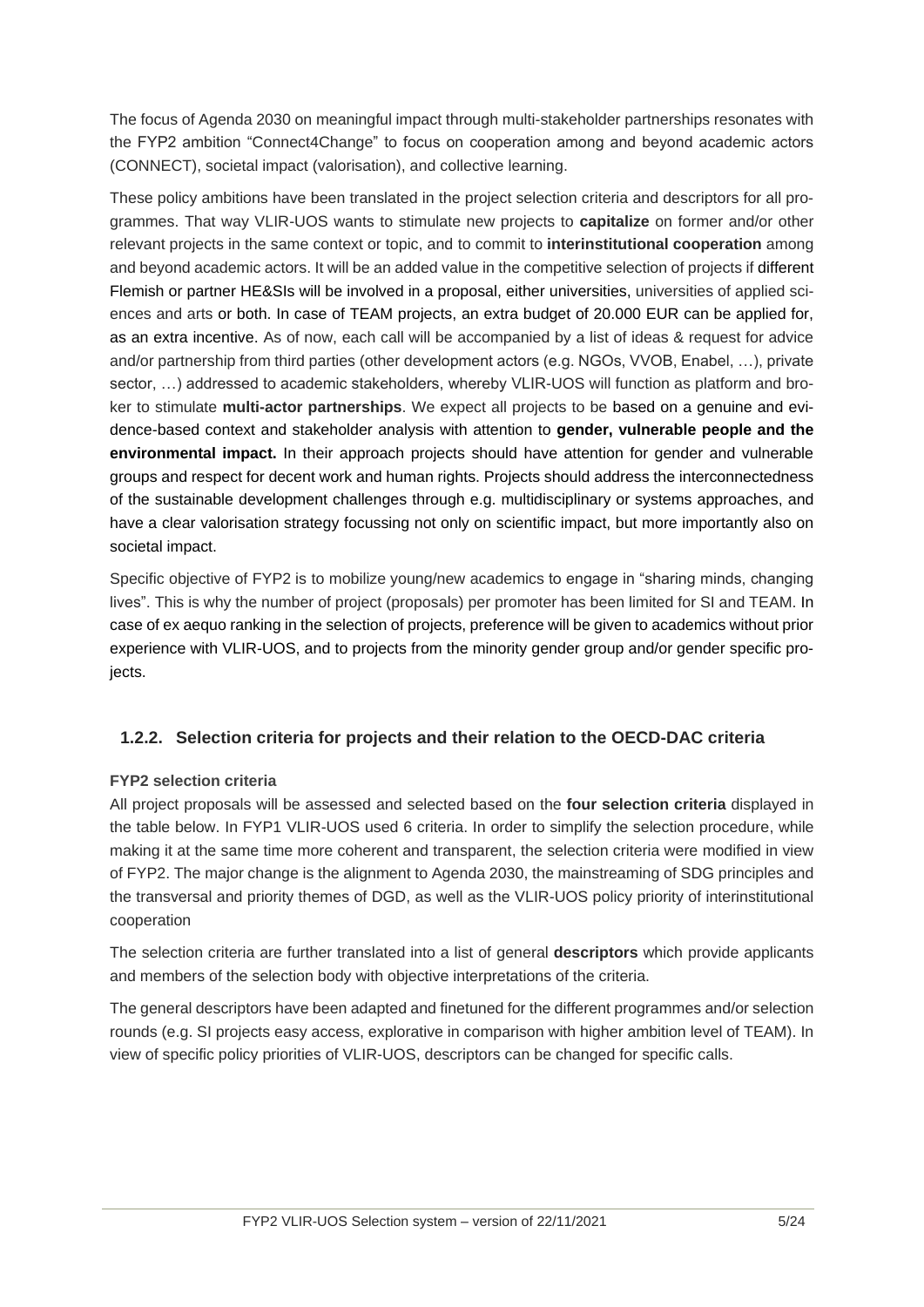| <b>Criteria</b>                                     | <b>Definition</b>                                                                                                                                                                                                                                                | <b>Descriptors</b>                                                                                                                                                                                                                                                                                                                                                                                                                                                                                                                                                                                                                                                                                                                                                                                                                                                                                                                                                                                                                                                                                                                                                 |
|-----------------------------------------------------|------------------------------------------------------------------------------------------------------------------------------------------------------------------------------------------------------------------------------------------------------------------|--------------------------------------------------------------------------------------------------------------------------------------------------------------------------------------------------------------------------------------------------------------------------------------------------------------------------------------------------------------------------------------------------------------------------------------------------------------------------------------------------------------------------------------------------------------------------------------------------------------------------------------------------------------------------------------------------------------------------------------------------------------------------------------------------------------------------------------------------------------------------------------------------------------------------------------------------------------------------------------------------------------------------------------------------------------------------------------------------------------------------------------------------------------------|
| <b>Relevance and</b><br>coherence of<br>the project | The extent to which the pro-<br>posal responds to beneficiar-<br>ies', global, country, and part-<br>ner/institution needs, policies<br>(relevance) and fits with the<br>programme Theory of Change<br>(ToC) and within the institu-<br>tion/context (coherence) | 1.1 The proposal aligns with the Agenda 2030, national and local policies, as well as with the programme ToC<br>1.2 The proposal is based on a genuine and evidence-based context and stakeholder analysis with attention to<br>gender, vulnerable people (LNOB) and the environment<br>1.3 The proposal is compatible/links up with or capitalizes on other related (including preceding) initiatives in the<br>same context or topic (a.o. by taking into account the VLIR-UOS country frameworks) and address-es/seeks<br>for synergies, complementarities, interlink-ages and consistency with these initiatives (INT & MSP)<br>1.4 The proposal demonstrates local ownership and is in line with the local partners' priorities                                                                                                                                                                                                                                                                                                                                                                                                                               |
| Quality of the<br>project design                    | The extent to which a pro-<br>posal presents a convincing<br>project strategy                                                                                                                                                                                    | 2.1 The proposal presents a realistic and applicable Theory of Change (ToC) narrative, outlining the change<br>desired (e.g. at household, community or societal level), the needs to be addressed, the intended pathways<br>toward change, and makes underlying assumptions or preconditions explicit (e.g. risk analysis)<br>2.2 Linked to the ToC narrative, the proposal articulates a convincing project logic, with a clear and realistic flow<br>between a long-term sustainable development objective/impact level), the outcomes expected from the pro-<br>ject, and the envisaged intermediate changes (=results) by formulating activities/identifying deliverables<br>linked to one or more of the six standard VLIR-UOS project domains<br>2.3 The proposal is original, creative, innovative (scientific, academic or pedagogical excellence)<br>2.4 The proposal elaborates an appropriate and feasible (scientific, academic or pedagogical) methodology or<br>approach which recognizes/addresses the interconnectedness of the sustainable development challenges<br>(e.g. multidisciplinary or systems approaches) (INT)                        |
| Implementation<br>set-up of the<br>project          | The extent to which the pro-<br>posal presents a strong plan<br>and partnership for the execu-<br>tion of the project                                                                                                                                            | 3.1 The project ToC is translated into a clear planning (which will facilitate effective project execution, follow-up<br>and monitoring through a convincing set of indicators) and adequate measures to deal in an adaptive way<br>with the most important uncertainties (assumptions/risks), with attention to gender, vulnerable groups and<br>environment.<br>3.2 The proposal is cost-effective, the budget is reasonable and justified<br>3.3 The proposal involves an appropriate mix of partners (persons and their organisations) (MSP) (with the<br>required profile, experience and expertise to successfully deliver all aspects of the project (quality of the<br>partnership) and clarifies an adequate and equitable distribution of the roles and tasks for all involved part-<br>ners, demonstrating the commitment and active contribution of all participating organisations (incl. coordi-<br>nation and communication between the involved partners)<br>3.4 It is an added value if in the proposal different (Flemish or partner) HE&SIs are involved, either universities,<br>university, universities of applied sciences and arts or both |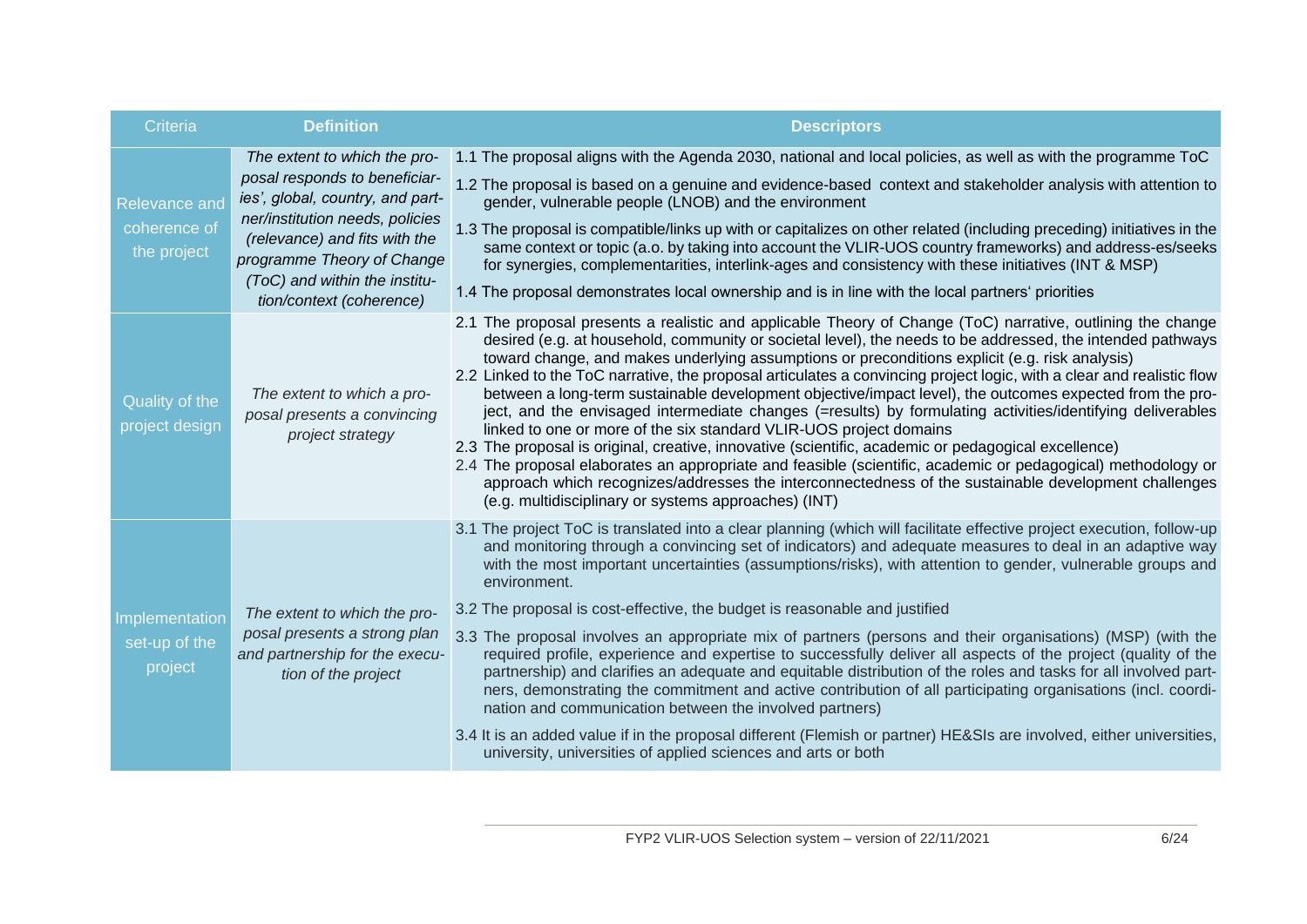Potential impact and sustainability

*The extent to which the project is likely to produce positive long-term effects (impact) and benefits which will be continued after the project duration (sustainability)*

- 4.1 The proposal has potential to contribute to applications/policies/services responding to the needs of direct and indirect beneficiaries, with attention for gender, vulnerable people (LNOB) and the environmental impact
- 4.2 The proposal presents a convincing stakeholder management plan to facilitate stakeholder engagement, with attention to gender and vulnerable people (LNOB)
- 4.3 The proposal has a clear uptake strategy with attention to gender and vulnerable people (LNOB), so as to increase significantly the likelihood of knowledge uptake and innovation eventually leading to inclusive and enduring transformations with potential positive socio-political, environmental and economic effects at the level of the ultimate beneficiaries within and beyond the HE&SIs (e.g. local communities, policy makers, local industry, etc.)
- 4.4 The proposal is likely to realize institutional embeddedness (within the partner organization; with relevant local, national, international networks and stakeholders) and foresees organisational capacity strengthening allowing the benefits to continue after the funding (institutional and financial sustainability)
- 4.5. The proposal pays close attention to interlinkages and potential trade-offs between environmental and socioeconomic factors and its sustainability strategy ensures a reasonable balance of social, economic and environmental sustainability (INT)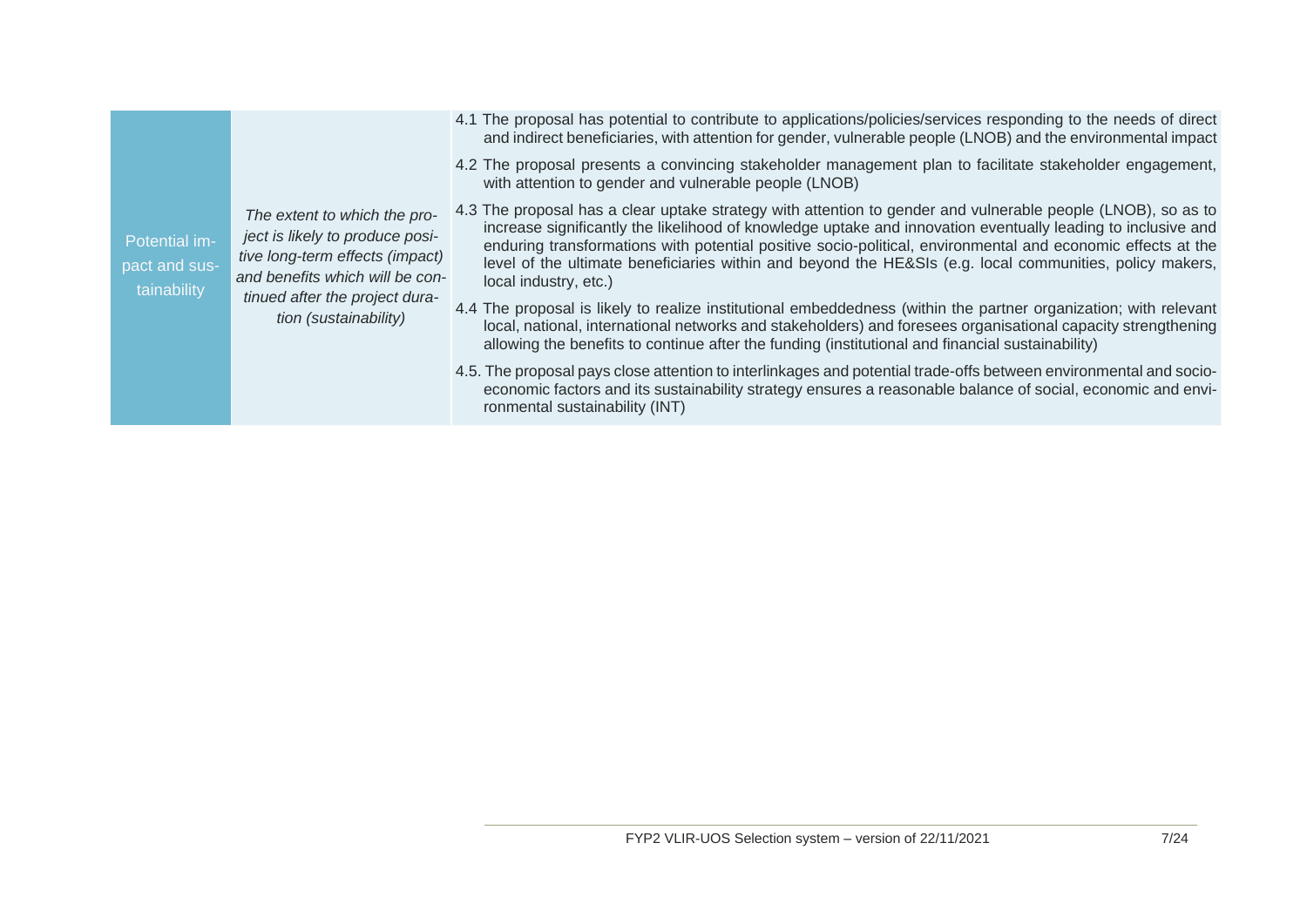The VLIR-UOS selection criteria and the general descriptors presented above are the result of a benchmarking study conducted by Syspons (2020) and multiple consultations involving members of selection commissions, staff from similar organisations (e.g. FWO, ARES) and project promotors among others. The benchmarking study revealed that most similar organisations in other countries (e.g. Nuffic, DAAD) work with relatively fewer criteria to assess the quality of academic project proposals. Moreover, the OECD-DAC criteria are not always suitable nor relevant for ex-ante evaluations of academic project proposals leading to persistent confusion about the interpretation of some criteria. Thus, VLIR-UOS is aware that the selection criteria do not simply match on a one-on-one basis with the quality criteria put forward by DGD on the basis of the OECD-DAC evaluation criteria. Nevertheless, the qualitative criteria and their underlying principles are effectively integrated in the VLIR-UOS selection system as showcased in the table below.

|                         |                      | <b>VLIR-UOS selection criteria</b>                       |                                         |                                            |                                                      |
|-------------------------|----------------------|----------------------------------------------------------|-----------------------------------------|--------------------------------------------|------------------------------------------------------|
|                         |                      | <b>Relevance</b><br>and coher-<br>ence of the<br>project | <b>Quality of the</b><br>project design | Implementation<br>set-up of the<br>project | <b>Potential im-</b><br>pact and sus-<br>tainability |
|                         | Relevance            | 1.1, 1.2, 1.4                                            |                                         |                                            |                                                      |
| criteria<br>Qualitative | Coherence            | 1.1, 1.3, 1.4                                            |                                         |                                            |                                                      |
|                         | <b>Effectiveness</b> |                                                          | 2.1, 2.2, 2.3                           | 3.1                                        |                                                      |
|                         | Efficiency           |                                                          |                                         | 3.2                                        |                                                      |
|                         | Expected impact      |                                                          |                                         |                                            | 4.1, 4.2, 4.3                                        |
|                         | Sustainability       |                                                          |                                         |                                            | 4.4, 4.5                                             |
|                         | Partnership strategy |                                                          |                                         | 3.3, 3.4                                   | 4.4                                                  |
|                         | Synergies            | 1.3                                                      |                                         |                                            | 4.1, 4.2, 4.3, 4.4                                   |
|                         | Learning             | 1.3                                                      | 2.1                                     | 3.1                                        | 4.3.                                                 |

With regards to **relevance,** the VLIR-UOS selection system puts forward the *relevance and coherence of the project* selection criterion (C1) to assess the extent to which the proposals respond to beneficiaries', global, country and partner/institution needs and policies. More precisely, the relevance criterion judges the project's alignment with the Agenda 2030 for Sustainable Development, national and local policies (descriptor 1.1); the quality and relevance of the presented context and stakeholder analysis with attention to gender, environment and vulnerable people (descriptor 1.2); and the alignment of project objectives with local partners' priorities and local policies (descriptor 1.4). Further, the selection criterion on relevance and coherence (C1) is given highest priority in the overall assessment compared to the other three selection criteria

With regards to **coherence,** the VLIR-UOS selection system primarily integrates this principle in the selection criterion *relevance and coherence of the project* which focuses on the internal and external coherence of the project proposal by looking at the extent to which the project is compatible with and takes into account potential synergies and complementarities with other initiatives, interventions or actors.

In terms of **internal coherence, this** is addressed by looking at the proposal's fit with the programme ToC (descriptor 1.1), the capitalization on other related (preceding) VLIR-UOS projects in the same context or topic (descriptor 1.3) and the local ownership and alignment with partner's priorities (descriptor 1.4).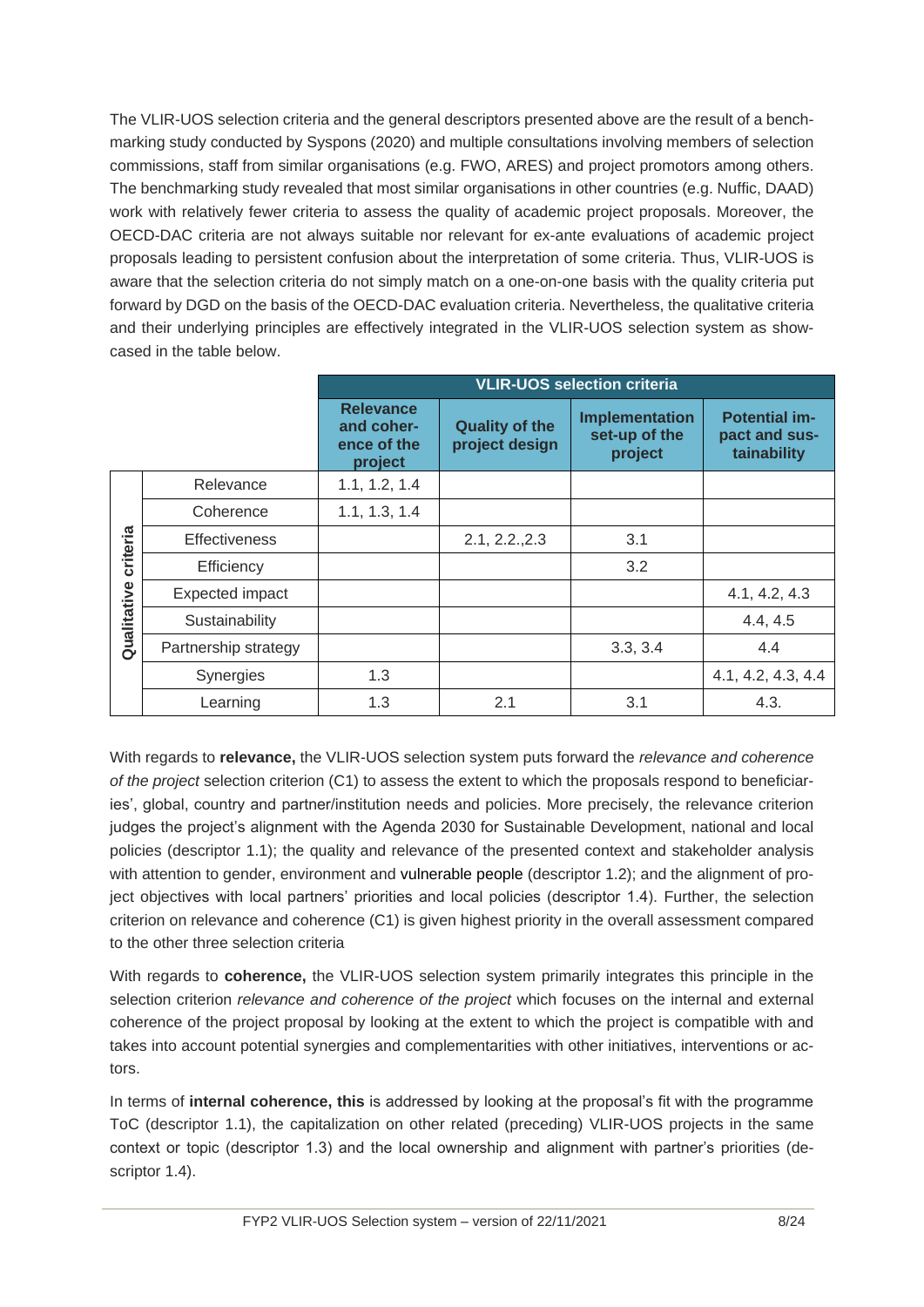In terms of **external coherence**, these potential synergies and complementarities are to be sought in particular within the thematic JSF framework and in relation to the geographical Joint Strategic Frameworks (JSF), making use of the VLIR-UOS country reference frameworks elaborated per project partner country (descriptor 1.3). The frameworks consist of three components: (1) overview of VLIR-UOS projects in the country; (2) context analysis focused on the SDG framework and higher education sector; (3) overview of Belgian development actors, their local partners and their regional/thematic focus. They will be updated regularly in consultation with the JSFs and especially prior to the launch of competitive calls to be compatible and responsive to evolving/emerging needs and priorities of academic and development actors active in the country/sector. With the members of the JSF HES4SD, VLIR-UOS will facilitate exchanges among academics and other Belgian actors via different means and channels and has the ambition to set-up a communication platform to exchange and interact on opportunities for collaboration.

Regarding the **effectiveness** criterion**,** the VLIR-UOS selection system integrates this criterion through the formulation of several descriptors. Under the selection criterion *quality of the project,* for instance, VLIR-UOS stresses the importance of the needs to be addressed (as supported by evidence), and the realistic and achievable nature of the project proposal and the need to pay due attention to gender, vulnerable groups and the environment (descriptor 2.1). The selection system further assesses the feasibility and adequacy of the adopted methodology/approach in view of the interconnectedness of sustainable development challenges (descriptor 2.3). Additionally, under the selection criterion *implementation of the project set-up* selection commission members are required to assess the quality of the planning (descriptor 2.1), and risk analysis presented in the project proposal (descriptor 2.1. and 3.1).

The revised VLIR-UOS selection system does no longer specify **efficiency** as a separate selection criterion. Nevertheless, the descriptors of the other selection criteria, particularly those related to the *implementation set-up of the project*, ensure the integration of the principles related to efficiency. Selection commission members assess the extent to which the project budget is deemed justifiable and based on a reasonable relation between the expected results and the anticipated means for implementing them (descriptor 3.2).

With respect to **expected impact,** the revised VLIR-UOS selection system specifies a combined selection criterion *potential impact and sustainability*. Several descriptors focus on impact of projects by assessing the inclusiveness and quality of the project's uptake strategy (descriptors 4.1, 4.2) and stakeholder management plan which are deemed critical in realizing holistic, inclusive and enduring transformations within and beyond the HE&SIs (descriptor 4.3). In their discussion on the impact of new applications, policies and services and the stakeholder engagement strategy, projects are expected to pay due attention to gender balance, implications on vulnerable people (LNOB) and the environment (descriptors 4.1, 4.2).

To assess project proposals with respect to the **sustainability** principle, the VLIR-UOS selection system puts forward descriptors under the selection criterion *potential impact and sustainability.* More precisely, the selection commission judges the institutional embeddedness and foreseen organisational capacity strengthening in view of assessing the institutional and financial sustainability of the proposal (descriptor 4.4). Further, project proposals are assessed on the extent to which the proposals consider interlinkages and potential trade-offs and seeks for a reasonable balance between social, economic and environmental sustainability in its sustainability strategy (descriptor 4.5).

Besides the OECD-DAC criteria discussed above, the VLIR-UOS selection system also pays attention to the **partnership strategy** of the project. More precisely, the selection criterion *implementation set-up of the project* assesses the adequacy in terms of the profile, experience, and expertise of the proposed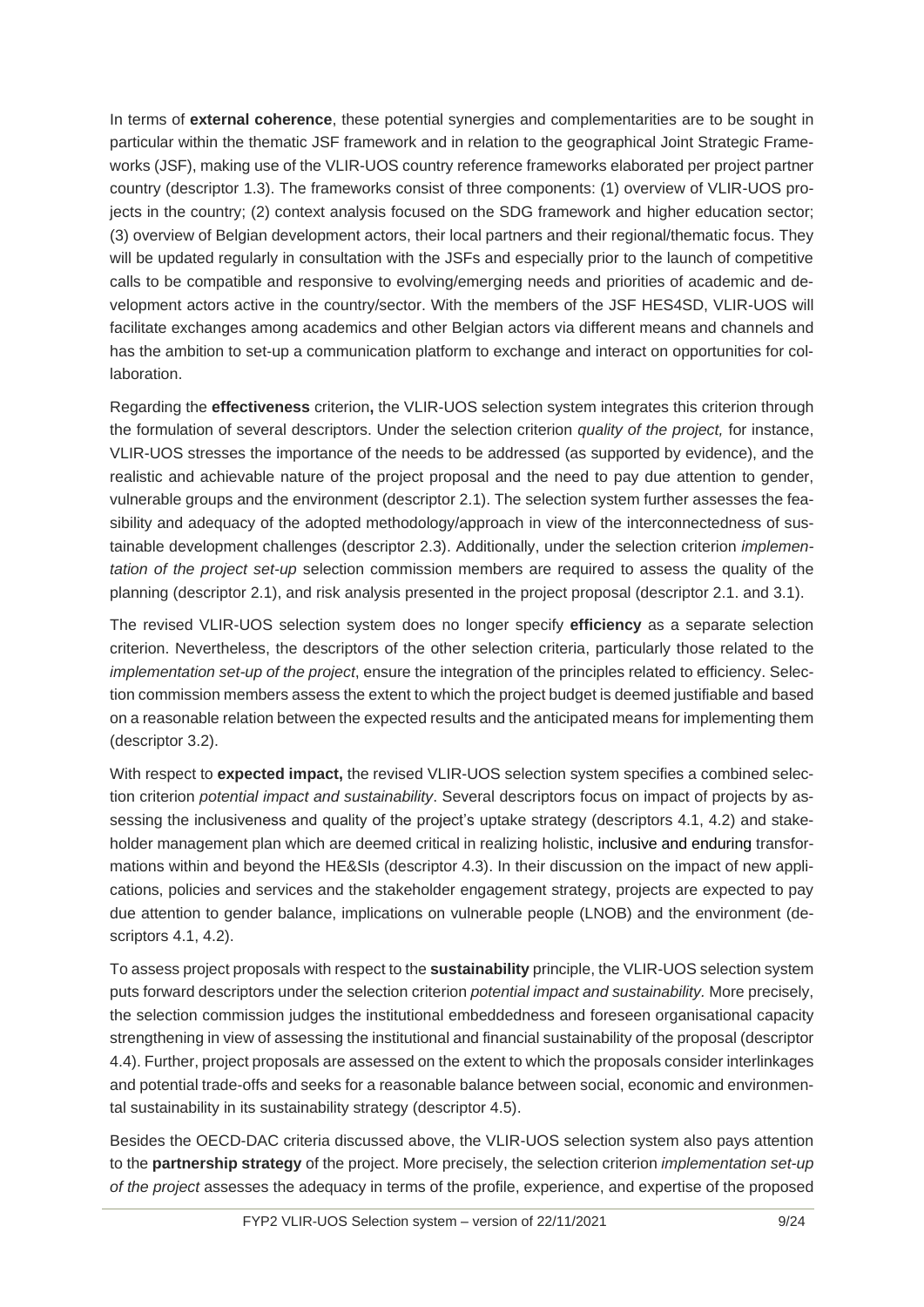partners and the way in which roles and tasks are distributed among them (descriptor 3.3) and encourages interinstitutional collaboration in line with VLIR-UOS strategic priority (descriptor 3.4). In line with VLIR-UOS understanding of balanced partnerships, the selection system also judges the organisational capacity strengthening envisioned by the project (descriptor 4.4).

As for operational **synergies,** proposals are judged on the degree to which the project will seek for synergy, complementarity, interlinkages and consistency with other initiatives implemented in the same context or on the same topic (descriptor 1.3). Additionally, the envisioned relation between academic project promotors/partners and (in)direct beneficiaries through uptake and stakeholder management is assessed via the *potential impact and sustainability* selection criterion (descriptors 4.1, 4.2, 4.3 and 4.4).

Finally, project proposals are assessed on the manner in which they have taken or intend to **take into account recommendations or lessons learned**. In particular, the proposals are assessed on the basis of the quality of their planning, implementation and monitoring of their project through adaptive risk management and suitable results' frameworks (descriptor 2.1, 3.1). Moreover, proposals will be assessed on the way in which they envision to capitalize on related/preceding initiatives (descriptor 1.3).

Further, the VLIR-UOS project formulation guidelines pay great attention to the SDG principles Leave no one behind (LNOB), Interconnectedness (INT) and multi-stakeholder partnerships (MSP), gender and environment and are expected to guide candidate promotors in translating these themes and principles in the project proposal. The consideration of **transversal themes** and **SDG principles** in the project proposals is thus also explicitly put forward in the selection system via various selection criteria and descriptors. Proposals will be assessed on the attention paid to the relation between the project and the environment in the context analysis (descriptor 1.2), the risk analysis and management (descriptors 2.1 and 3.1) and the project's expected impact (descriptor 4.1). Similarly, selection commissions judge proposals based on the extent to which gender and vulnerable people are considered in the context analysis (descriptor 1.2), the risk analysis and management (descriptors 2.1 and 3.1) and the stakeholder analysis, management and engagement strategy (descriptors 1.2, 4.2 and 4.3). Next to the transversal themes, it is important to mention that priority themes of D4D, such as human rights, integrity, decolonisation, D4D and decent work in the context of Higher Education for Sustainable Devevelopment. are taken into account via the assessment of the integration of the SDG principles in the project proposals. The risk analysis should also explicitly cover risks related to these priority themes.

#### **1.2.3. Scoring and weighing of the criteria**

All proposals are assessed by all commission members, thereby guaranteeing equal treatment and triangulation.

As compared with the past (VLIR-UOS selection system 2011-2020) the scoring system was revised, mainly taking into account the appraisal that the scoring system could be optimised by moving further away from the quantitative system which limited qualitative discussion on projects reaching the minimal quality standards, but with very similar scores. The option for this revised scoring system is also inspired by the FWO scoring system and existing systems of scientific project selection within Flemish higher education institutes.

The **scoring** of each of the criteria is done using a qualitative interval scale:

- A: Very good (no revisions are needed)
- B: Good (minor revisions might be needed)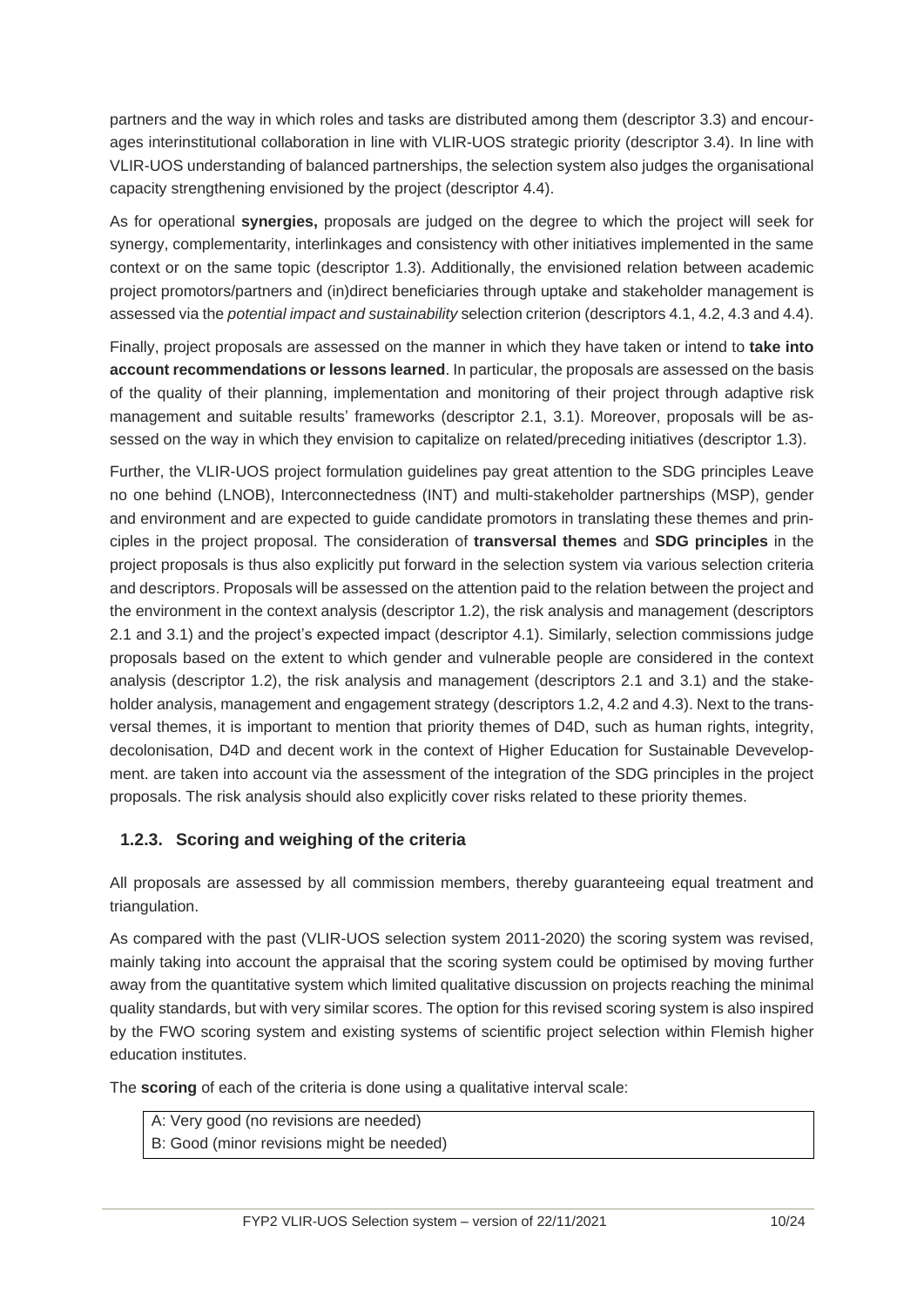C: Weak (major revisions are needed, hence the proposal cannot be selected. Proposal can be remediated towards a next submission)

D: Very weak

In order to be 'fundable', a proposal should obtain an A or B score on each criterion. Consequently, all fundable proposals can be grouped in 16  $(2<sup>4</sup>)$  categories. These categories are ranked in advance, based on the principle 'the more As the better' and the following prioritisation of the selection criteria (in declining order of priority):

- 1. Relevance and coherence
- 2. Quality of the project design
- 3. Potential impact and sustainability
- 4. Implementation set-up

Hence, the 16 pre-ranked categories of fundable proposals are by default ranked as follows:

| Category | Relevance and co- | Quality of the project | Implementation set- | Potential impact and |
|----------|-------------------|------------------------|---------------------|----------------------|
|          | herence           | design                 | up                  | sustainability       |
| 1.       | A                 | A                      | A                   | A                    |
| 2.       | A                 | A                      | $\overline{B}$      | A                    |
| 3.       | Α                 | A                      | Α                   | B                    |
| 4.       | A                 | B                      | A                   | A                    |
| 5.       | $\overline{B}$    | A                      | A                   | A                    |
| 6.       | A                 | A                      | B                   | B                    |
| 7.       | A                 | B                      | B                   | A                    |
| 8.       | Α                 | B                      | Α                   | B                    |
| 9.       | B                 | A                      | B                   | A                    |
| 10.      | B                 | A                      | Α                   | B                    |
| 11.      | B                 | B                      | Α                   | Α                    |
| 12.      | A                 | B                      | B                   | B                    |
| 13.      | B                 | A                      | B                   | $\overline{B}$       |
| 14.      | B                 | B                      | B                   | A                    |
| 15.      | B                 | B                      | A                   | B                    |
| 16.      | B                 | B                      | B                   | B                    |

This priority of the criteria is the standard default option but can – if needed - be adjusted per call, programme or phase of selection. Such a deviation from the default option will be elaborated in the project call.

The **overall assessment** results from the ranking of the project proposals per pre-ranked category (16). Because even after selection budgets might change, it is important for VLIR-UOS to have a certain number of proposals located around the budget cut-off ranked individually. Based on such a (limited) individual ranking, a limited number of fundable proposals might be taken of the 'selected' list in case of reduced budgets, and in case of increased budgets a limited number of fundable proposals can as such be added to the list of selected proposals. After the validation of the categories during the selection commission meeting, it is determined in which category the budget cut-off is located:

- If all preselected proposals fall within the budget, the lowest categorized 20% of the preselected proposals will be ranked.
- If the budget is insufficient to fund all preselected proposals, all proposals within the category in which the cut-off is located will be ranked.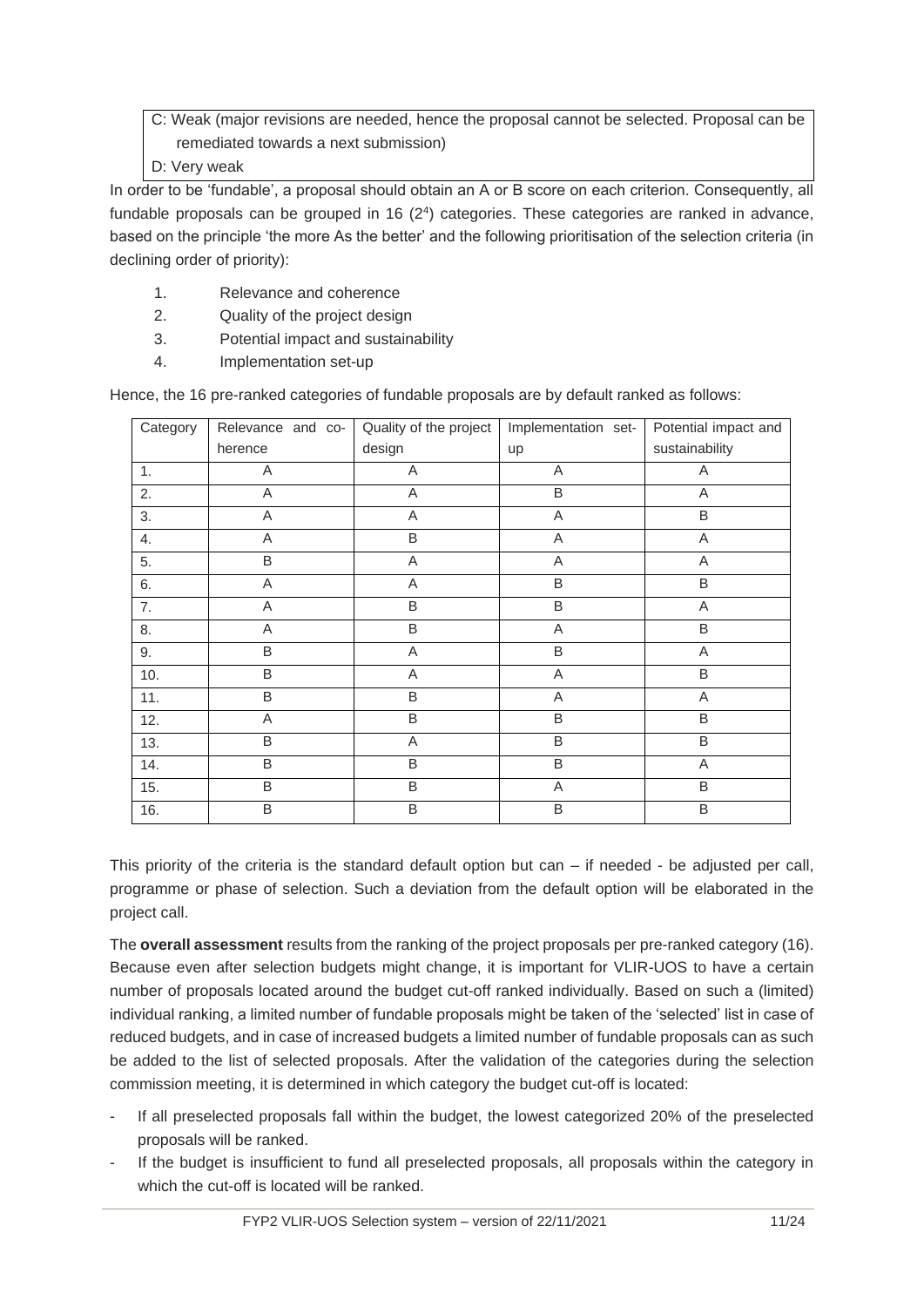- If the number of proposals within this category is less than 20% of the total number of proposals to be selected (allowed by the indicative budget available for this call), the proposals from the two adjacent categories are also ranked, and so on, until at least 20% of preselected proposals are ranked.
- This ranking is done on the basis of a qualitative and comparative discussion.
- All new policy priorities (SDG principles, transversal and priority themes, and the specific VLIR-UOS policy priority as to interinstitutional cooperation) have been mainstreamed in the selection criteria and descriptors, allowing the selection commissions to take them into account. This also applies to the extra policy priorities that will be used when proposals are ranked 'ex aequo'. Then the commissions will give priority to (i) a Flemish promoter without previous VLIR-UOS experience, and (ii) to projects from the minority gender group (m/f) or gender-thematic/specific projects.

Hence the final result of the selection meeting is:

- a list of 'fundable' proposals (grouped in potentially 16 pre-ranked categories), of which the lowest scoring 20% is ranked
- a list of non-fundable proposals.

The final, and binding, selection advice is presented to the Bureau UOS which ratifies the binding results of the (regional) selection commissions and relates them to the available budget for the call and the available programme budgets per outcome within the Five-Year Programme (FYP). In the case of SI/TEAM that are assessed by 3 regional commissions, also reserve projects will be ranked, i.e. projects which fell out of the regional commission budget for a specific call but might be considered in case the budget of another regional commission is not fully used. It will be up to the Bureau UOS to decide on the selection of possible reserve projects. Fundable proposals that are not retained will lose this status and can re-submit in a next call for proposals.

#### **1.2.4. Quality assurance as to how to guarantee uniform interpretation and application of criteria and descriptors for projects**

Based on the selection system document and general principles, VLIR-UOS organises training sessions for commission members where the selection criteria and descriptors, and also the scoring system are explained. During the session specific attention goes to the interpretation of criteria and descriptors, the quality of scoring (looking back at previous selection rounds) and feedback, and also the explanation and interpretation of the policy framework. All commission members actively participate in this mandatory training session which has proven to be important to assure quality and exchange and collective learning through best practices. In view of the next project calls such trainings will be organised with a specific focus on the new SDG proof policy framework and the transversal themes (gender and environment) and priority and policy themes, as well as on the adaptations/optimizations introduced in the selection system as of the 2022 programme calls. Selection commission meetings might in future be organised online, on the condition that members have already participated in both a training and a selection meeting before.

#### <span id="page-13-0"></span>**1.3. General selection criteria for scholarships**

In case of scholarships, the academic criteria are defined by the respective HE&SIs, both for individual and embedded scholarships, whereas the scholarship criteria are based on a common set of VLIR-UOS criteria to which still other criteria can be added by the respective project stakeholders.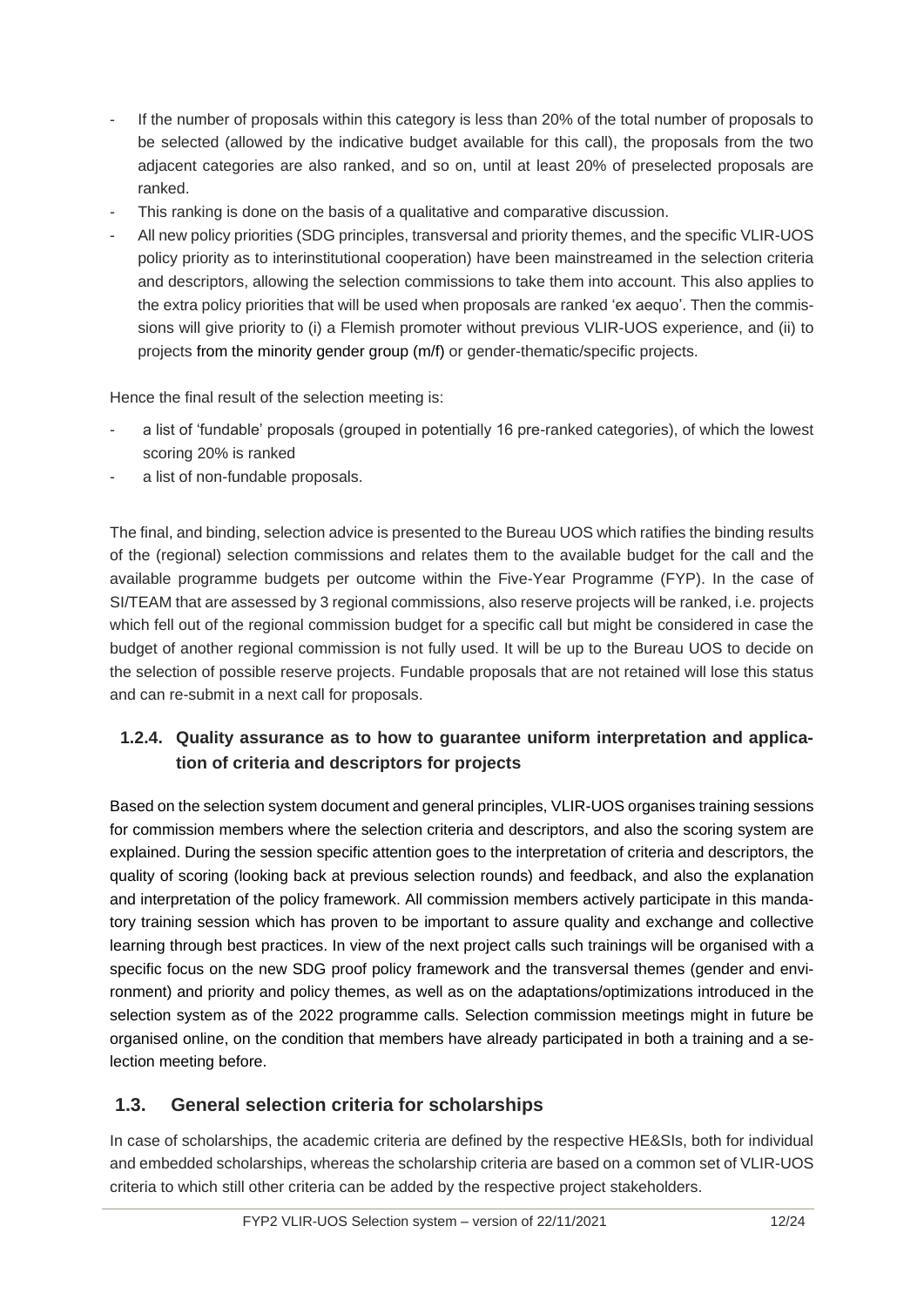For the present criteria, please consult our website: [Scholarships | Vliruos.](https://www.vliruos.be/en/scholarships/6)

The selection of embedded scholars in VLIR-UOS projects is considered an academic responsibility (see also section 3 of this document). Embedded scholarships may be granted as part of a project, taking into account the VLIR-UOS Scholarship Guidelines, as mentioned in Article 1 of the project agreements, and which can be found on th[e VLIR-UOS website.](https://www.vliruos.be/en/documents/guidelines_and_forms) In the case of an IUC partnership or TEAM/SI project, the general principle is that a scholarship contributes to capacity building at the local partner institution. In the case of IUC partnerships, the partner institution is expected to develop and apply an institutional and transparent scholarships policy. The partner institution is also required to relieve staff members from normal duties – academic and/or administrative – in view of allowing them to devote sufficient time to contribute to the respective IUC project.

A more detailed policy framework for scholarships selection and management will be developed in the course of FYP2.

The role of VLIR-UOS for these types of embedded scholarships is twofold: on the one hand, to **raise awareness** towards the Flemish and local partners responsible for selection on a number of general principles; and on the other hand to collect the necessary **data** for monitoring at portfolio level. Special attention is given to raise awareness on regional gender balance differences between African, Asian and Latin-American scholars, especially to encourage applications from African female scholars who are lacking behind in the statistics.

The following principles serve as guidelines for embedded scholarship attribution within projects.

#### **Change agent potential**

- Applicants are staff members of a partner institution. This is especially required for PhD candidates in the framework of IUC partnerships.
- Preference is given to candidates that can demonstrate a higher possibility of contributing to impact after the project. Especially for IUC partnerships, PhD candidates are expected to contribute to institutional capacity building after completing the PhD or either contribute to society in a relevant public, private or civil society organization.
- Preference is given to candidates whose motivation and professional goals highlight sustainable development relevant themes and picture roles as a change agent.

#### **Overall diversity policy aspects**

- 40-60% general balance for scholarship attribution to men and women. These figures can change depending on local situations based on the respective local gender balance.
- Data is available for tracking the numbers of scholarships disaggregated by gender (and other diversity/LNOB characteristics to be specified later).
- Aim at diversification of candidates (In case of two equally qualified candidates, preference is given to candidates of religious, racial, ethnic, social disadvantaged groups within a country )

#### **Specific measures, criteria, strategies**

A proactive outreach and recruitment system is developed to inform students and staff about scholarship opportunities (especially to encourage female candidates to apply).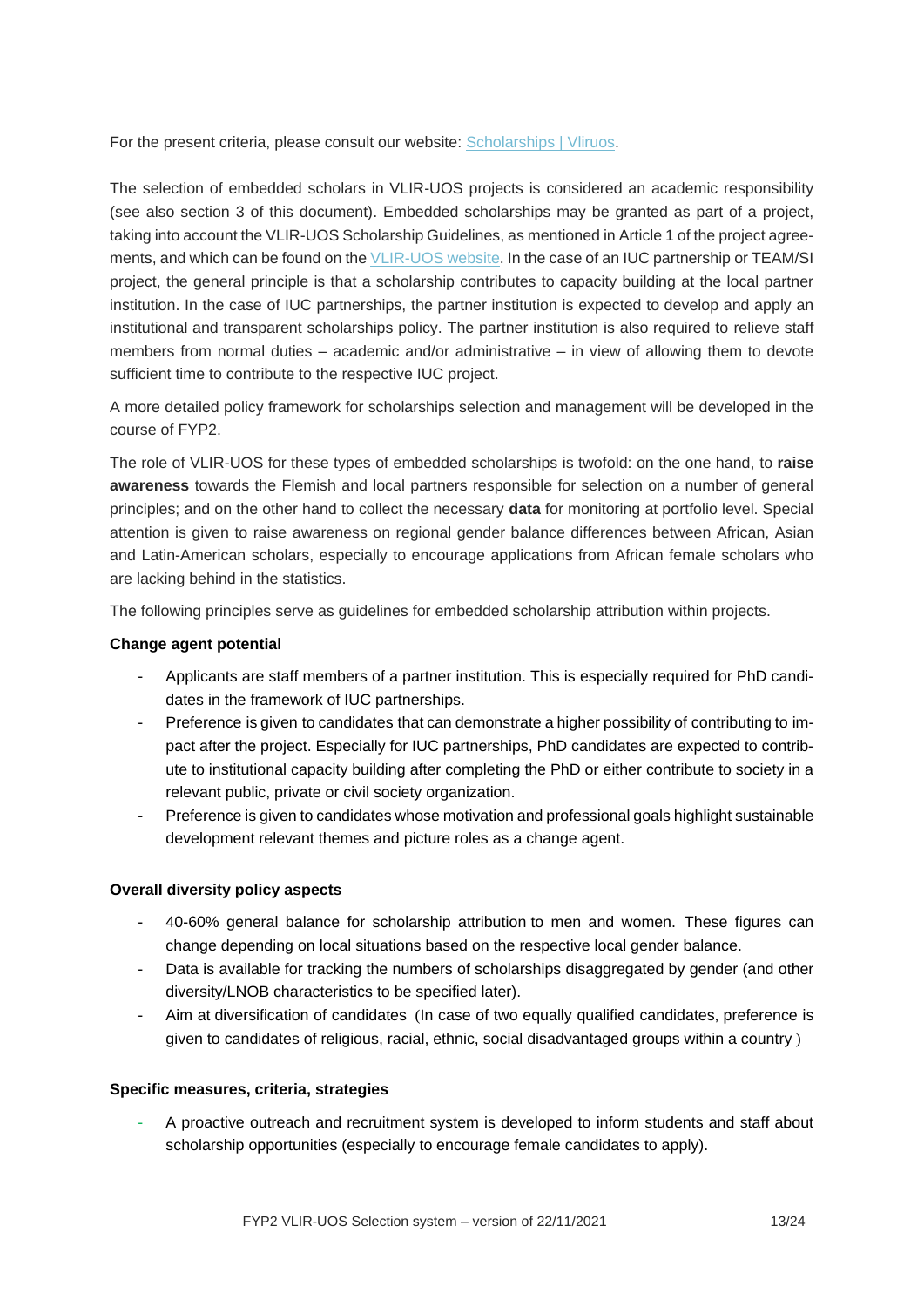- Systems to support individuals to enter studies or gain entry into (pre-doctoral) training are developed.
- For PhD scholarships: the candidate has not obtained a PhD degree before.
- For master scholarships: it is preferred that the candidate has not obtained a master degree before.
- Preference will be given to candidates who have never received a scholarship from the Belgian government or a scholarship to study in a higher income country.

## <span id="page-15-0"></span>**2. Selection and assessment commissions for projects**

#### <span id="page-15-1"></span>**2.1. Organising principle for the selection commissions for projects**

The selection commissions are organised as along the lines of the earlier mentioned FYP2 outcomes, however, selection will always take place per VLIR-UOS programme (IUC, SI, TEAM, ICP, ITP …) and considering the high numbers of proposals usually to be expected for SI and TEAM project calls, with a strong focus on thematic sustainable development challenges in relation with country level contextualisation, selection is organised via Regional Selection Commissions. In other commissions, regional/country expertise will be guaranteed through the mixture in profile and background of the selection commission members.

#### There will be at least 6 VLIR-UOS commissions:

- Outcome SI/TEAM:
	- Regional selection commission Africa for the selection of SI/TEAM proposals in Africa<sup>1</sup>;
	- Regional selection commission Asia for the selection of SI/TEAM proposals in Asia;
	- Regional selection commission Latin America for the selection of SI/TEAM proposals in Latin America;
- Outcome IUC : Selection / Assessment commission IUC
- Outcome ESN: Selection / Assessment commission ICP Connect / ITP
- Outcome GM : Assessment commission GM
- Outcome BSS: the selection system still has to be developed.

More details per programme, under section 4 of this document.

#### <span id="page-15-2"></span>**2.2. Composition and size of the selection / assessment commissions**

According to the Syspons study, the composition of the VLIR-UOS selection commissions with an exclusive focus on external experts is one of the main strengths of its selection system. Therefore Syspons recommends that this focus should be maintained as it assures an independent and equal assessment of all proposals. *"The mix of profiles with regards to the professional background of selection commission members should also be maintained. Through the readjustment of the peer review system, specific (scientific) knowledge not represented within a determinate commission but needed to successfully assess a proposal can be included to inform the selection process." Other new elements brought into the commission, is the fact that the commission as a whole should contain expertise on the SDG principles* 

<sup>1</sup> List of VLIR-UOS partner countries 2022-2026:

**Africa:** Benin, Burundi, DR Congo, Ethiopia, Kenya, Morocco, Rwanda, South Africa, Tanzania, Uganda **Asia:** Indonesia, Philippines, Vietnam **Latin America:** Bolivia, Cuba, Ecuador, Peru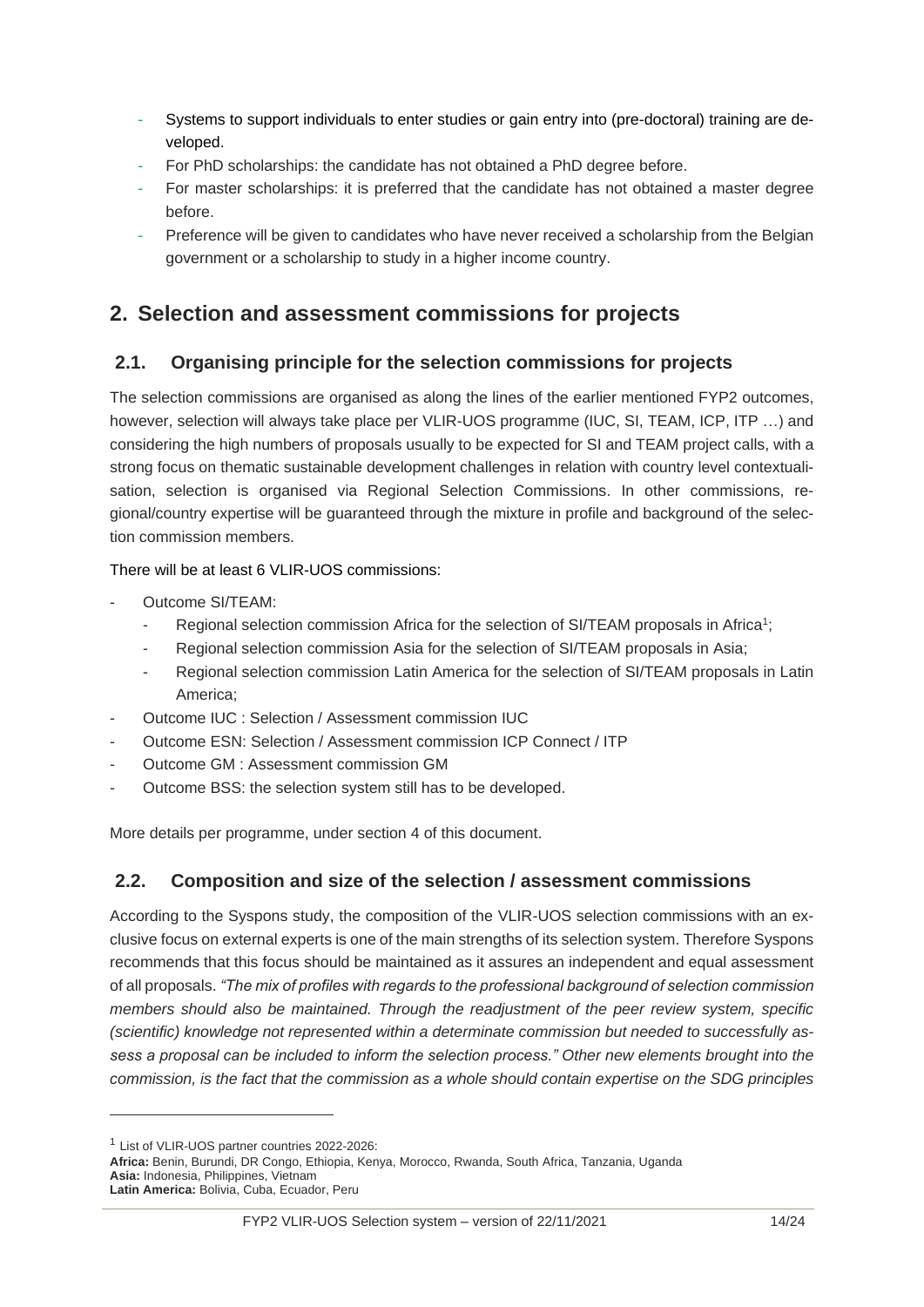*and also in implementation of the VLIR-UOS gender policy, the gender balance in the commission was revised. Finally, taking into account recommendations from the evaluation on 'creating the conditions for uptake' and the need to strengthen the 'science society interface' also this expertise should be present in the commission.*

The VLIR-UOS commissions are composed of **international experts**, with no affiliation whatsoever to a Flemish HEI, in order to guarantee impartiality and integrity. They consist of four to five effective members. In addition, substitute members are selected in case an effective member cannot participate due to force majeure or conflict of interest. VLIR-UOS attaches great importance to participation of commission members from partner countries within the selection commissions.

**Requirements** for each individual selection commission member:

- Affiliation: a selection commission member cannot be staff of a Belgian HEI or research institute.
- Each selection commission member should have the following competences:
	- o an international academic background with interest in the broader development challenges or a development co-operation background;
	- $\circ$  (basic) knowledge of the Agenda 2030, SDGs and the 3 principles ('Leave no one be-hind', 'Multistakeholder partnerships' and 'interconnectedness'). More in-depth knowledge is an advantage;
	- o experience with interdisciplinary, multidisciplinary and/or transdisciplinary approaches;
	- o in the case of regional commissions, each member should have specific expertise on the region, preferably with a focus on VLIR-UOS partner countries in that region;
	- $\circ$  very good command of English, as all proposals to be assessed are elaborated in English, and all selection meetings will be in English.

Each commission has to contain a mix of profiles, professional and cultural, regional backgrounds and expertise, and should include:

- international academic and development cooperation expertise;
- in depth knowledge about the 3 SDG principles, including gender and diversity for the 'leave no one behind' principle and stakeholder management and multi actor partnerships;
- methodological/technical expertise (OECD-DAC criteria, Theory of Change, intervention modalities,…);
- expertise on 'creating the conditions for uptake' and 'science society interface';
- expertise in higher education policy, scientific research policy and practice. At least 50% of the commission members should have expertise in higher education policy, scientific research policy and practice;
- experience with interdisciplinary, multidisciplinary and/or transdisciplinary approaches;
- knowledge of the Flemish higher education system;
- a gender balance, minimally 25-75% and preferably 50-50%.
- a balance as to experts from partner countries and Western countries

The **mandate** of commission members will be limited in time in order to guarantee sufficient dynamism, but long enough to also allow stability and continuity. Each new member will be trained and coached by VLIR-UOS.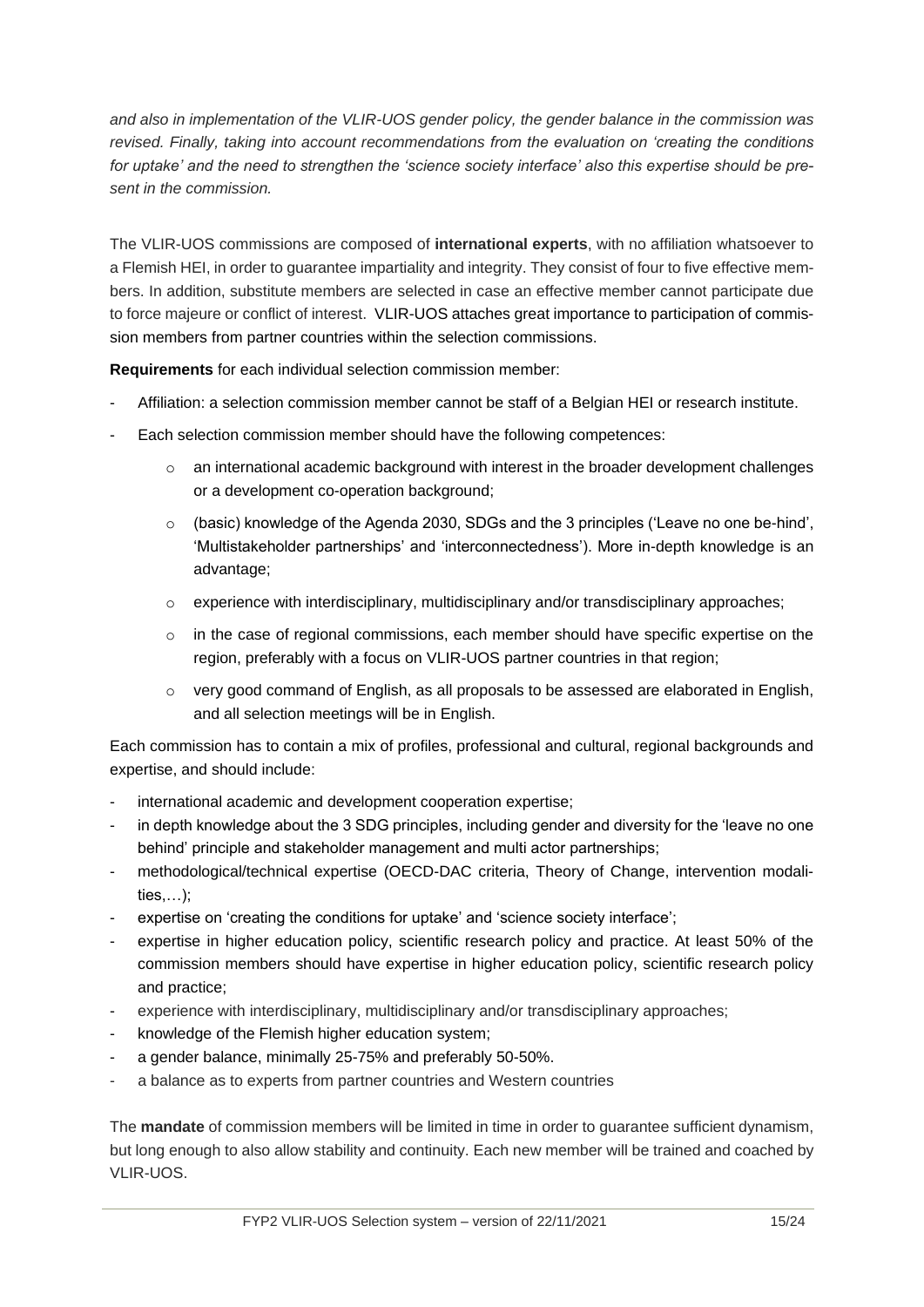**DGD representatives** will continue to be invited to participate in the selection / assessment meetings and have an advising/observer role. They can provide country specific expertise that can feed into the discussions concerning the assessment of the sustainable development relevance of the academic project proposals, and/or the link to Enabel projects.

Each meeting of every commission (not the GM Assessment Commission) is **chaired** and moderated by a member of the Bureau UOS. The chair does not have access to the individual project proposals, only to the annotated agenda. His / her role is to chair the meeting, keep the time, and make sure the rules and procedures of VLIR-UOS in place for the specific call and selection are correctly applied by the commission. Moreover, the chair has to ensure that the major divergences in scores (identified by VLIR-UOS and provided to the chair prior to the meeting) are addressed during the discussion phase. The chair does not give any personal evaluation and is neutral. The chair can report to the other members of the Bureau UOS on the overall conduct of the meeting during the Bureau UOS meeting when the selection results will be validated.

Each commission has a secretary (a VLIR-UOS programme manager) to take note and to update the scoring table. Other VLIR-UOS staff members will participate in the entire meeting to oversee the selection and to assist the chair. The VLIR-UOS staff members participate in the meeting and have an informative role, e.g. to explain the track record (if needed) or to give oral feedback on the performed budget check.

#### <span id="page-17-0"></span>**2.3. Deontological code of conduct**

The commission members are invited to sign a code of conduct, in which the criteria of eligibility and general rules of conduct will be stated.

The members of the selection commissions are not appointed to a Belgian university or university college, research institute or any other higher education institution. Combining membership of a selection commission and executing external evaluation assignments for VLIR-UOS, and having another responsibility for VLIR-UOS-projects/programmes, is not possible either.<sup>2</sup>

The commission members function in their individual capacity. They do not represent institutions. Every member gives an objective assessment on the basis of the selection criteria, and only on the basis of the information that was provided by VLIR-UOS. No contact can be taken with the applicants, or with related parties.

Commission members will be asked to abstain from evaluating proposals in the following cases:

- A commission member with a professional appointment to a foreign institute where the applicant(s) has been enrolled as a student or professional after January 1st of the year n-3 (n=year of application);
- A commission member is co-author with the applicant(s) of a publication that was submitted or published after January 1st of the year n-3 (n=year of application);

'Co-authorship' is to be understood as follows:

• Co-authorship of a monograph of which the applicant is co-author as well;

<sup>&</sup>lt;sup>2</sup> This only applies for the commission member in question, not for the entire staff of the institution / organization the commission member is part of.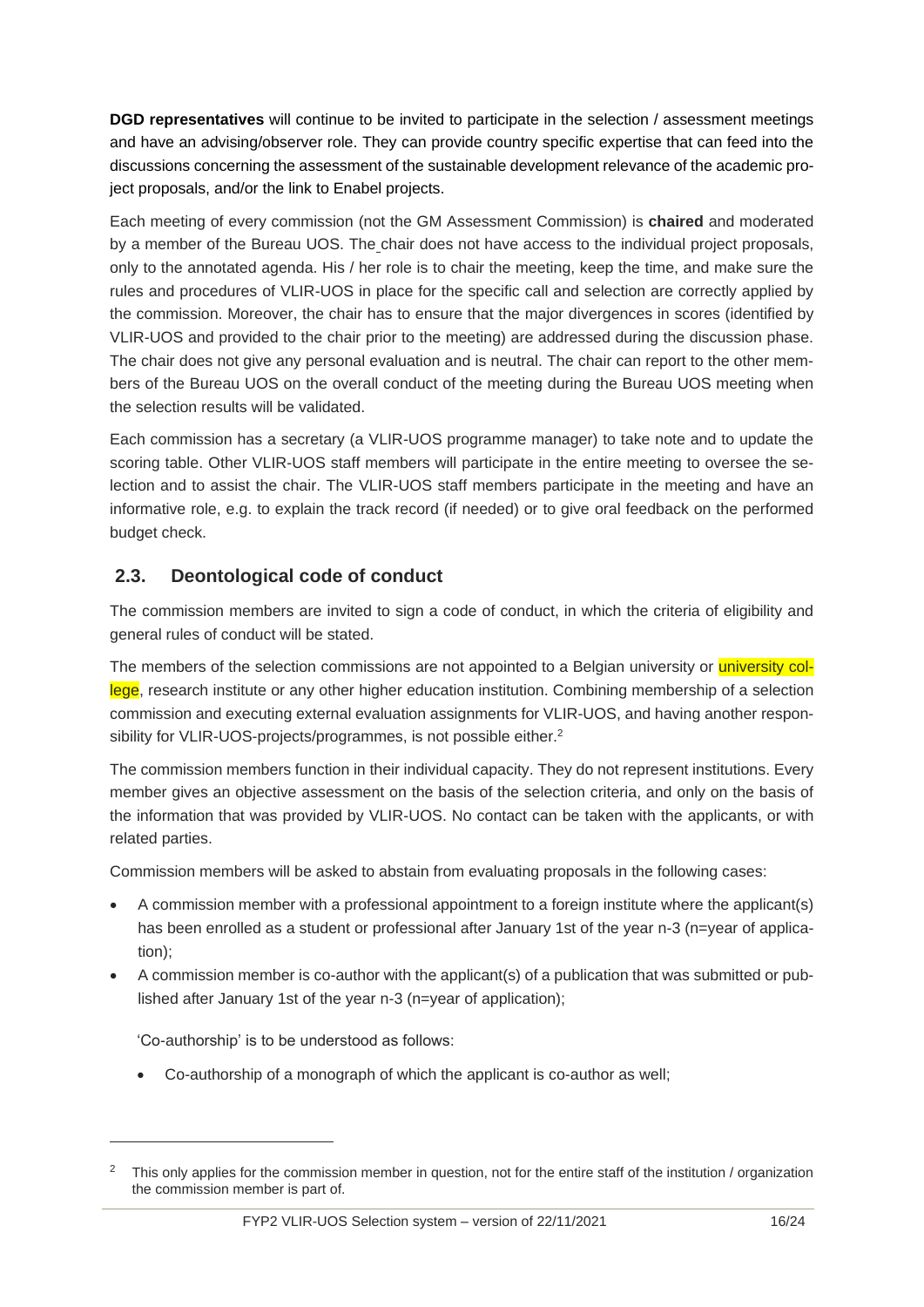- Co-authorship of an article or another type of contribution to a collection (book, journal issue, report, congress proceedings, abstract …) of which the applicant is co-author as well;
- Editors are not regarded as co-authors insofar as they have not also acted as what is understood under 'co-author' as described above. Co-editors of the applicant are not accepted as an external referee.
- A commission member is partner of the applicant(s) in a research project that has been applied for or has been running after January 1st of the year n-3 (n=year of application).

If one of the above situations occurs the commission member will be replaced by a reserve member.

#### <span id="page-18-0"></span>**2.4. Flow chart FYP2 selection / assessment commissions**

The flow chart below provides an overview of the type of programme calls (middle) that will be launched during FYP 2022-2026 outcome and by which selection/assessment commission projects will be selected (right) to feed back into the actor programme outcomes.



*Note : decentralized selections of embedded scholarships and at the level of GM, are not visualized since this chart focuses on the central selection system.*

.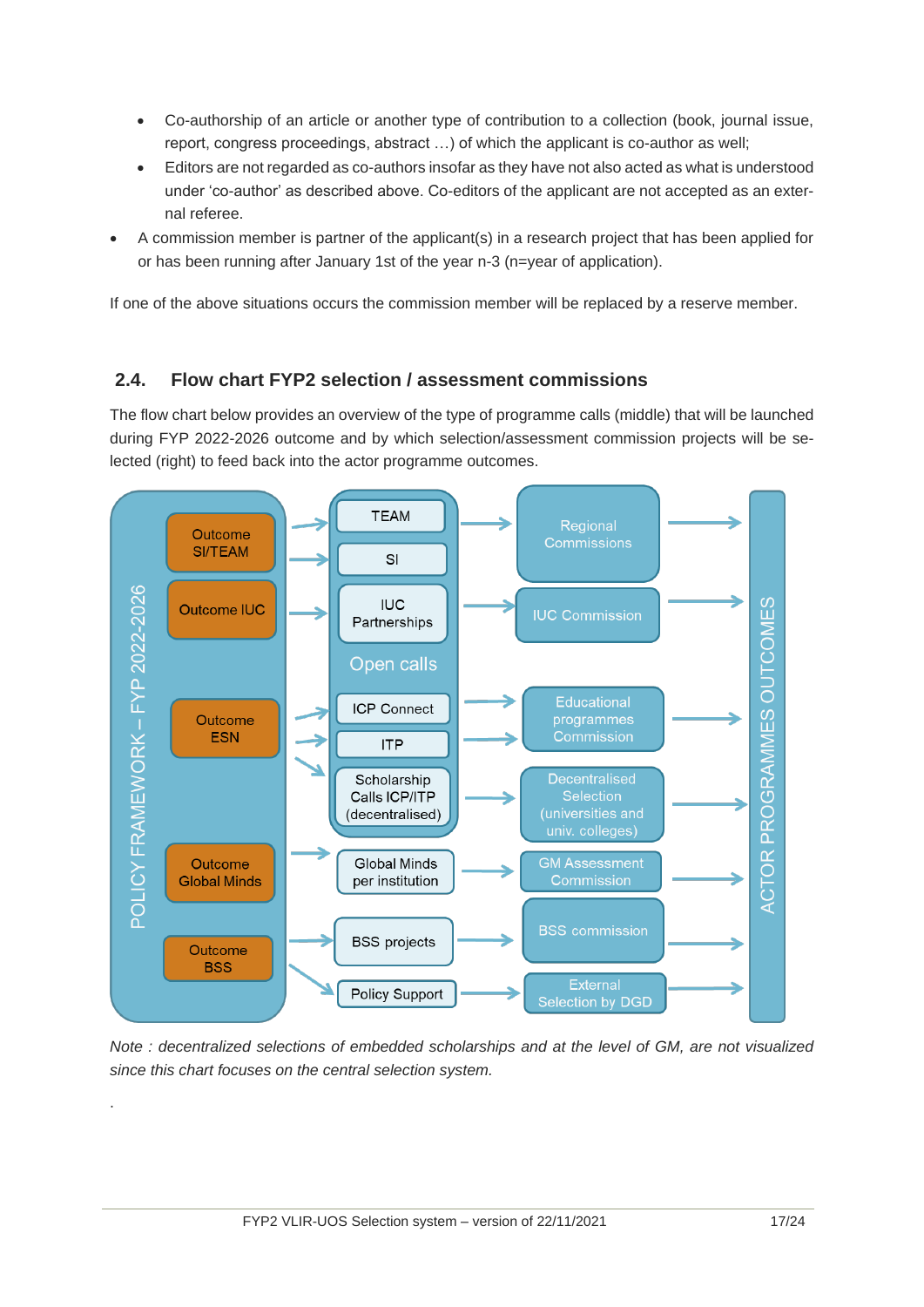## **3. Selection procedure and specificities per programme**

The aim here is to present a general overview of the selection system for each individual programme.

For each call and selection procedure a number of standard procedural steps are included. However, per programme specificities apply such as the number of stages foreseen in the call and selection procedure. Overall principle is that the small projects, e.g. SI, should be easy access with a "light" selection procedure, whereas selection becomes more severe and multi-stage the bigger the project budget, due to risk assessment.

In this document only the specificities for SI and TEAM project selection procedures were included.

<span id="page-19-0"></span>

| <b>Procedural steps</b>                   | <b>Details</b>                                                                                                                                                       |
|-------------------------------------------|----------------------------------------------------------------------------------------------------------------------------------------------------------------------|
| Call                                      | Open Call                                                                                                                                                            |
|                                           | Restricted call (e.g; limited set of countries, limitation in terms of applicants and policy priorities, call for phase 2<br>projects in case of IUC or ICP Connect) |
| Stages in procedure                       | One or multi-stage                                                                                                                                                   |
| Application modalities                    | Application via the Flemish university (association) based on promoters at Flemish and partner institution level                                                     |
|                                           | Application via candidate partner institution (e.g. IUC)                                                                                                             |
|                                           | Institutional application (e.g. Global Minds)                                                                                                                        |
| Eligibility Check & notification / Eligi- | First check ICOS, metacheck VLIR-UOS secretariat, and decision by the Bureau UOS                                                                                     |
| bility criteria                           | Eligibility criteria: differentiated per programme                                                                                                                   |
| Selection criteria                        | General selection criteria (4) but differentiation in the descriptors of the selection criteria                                                                      |
|                                           | In combination with possible changing policy priorities                                                                                                              |
| Peer review                               | External peer review assessing academic quality as part of the application of selection criteria, or not                                                             |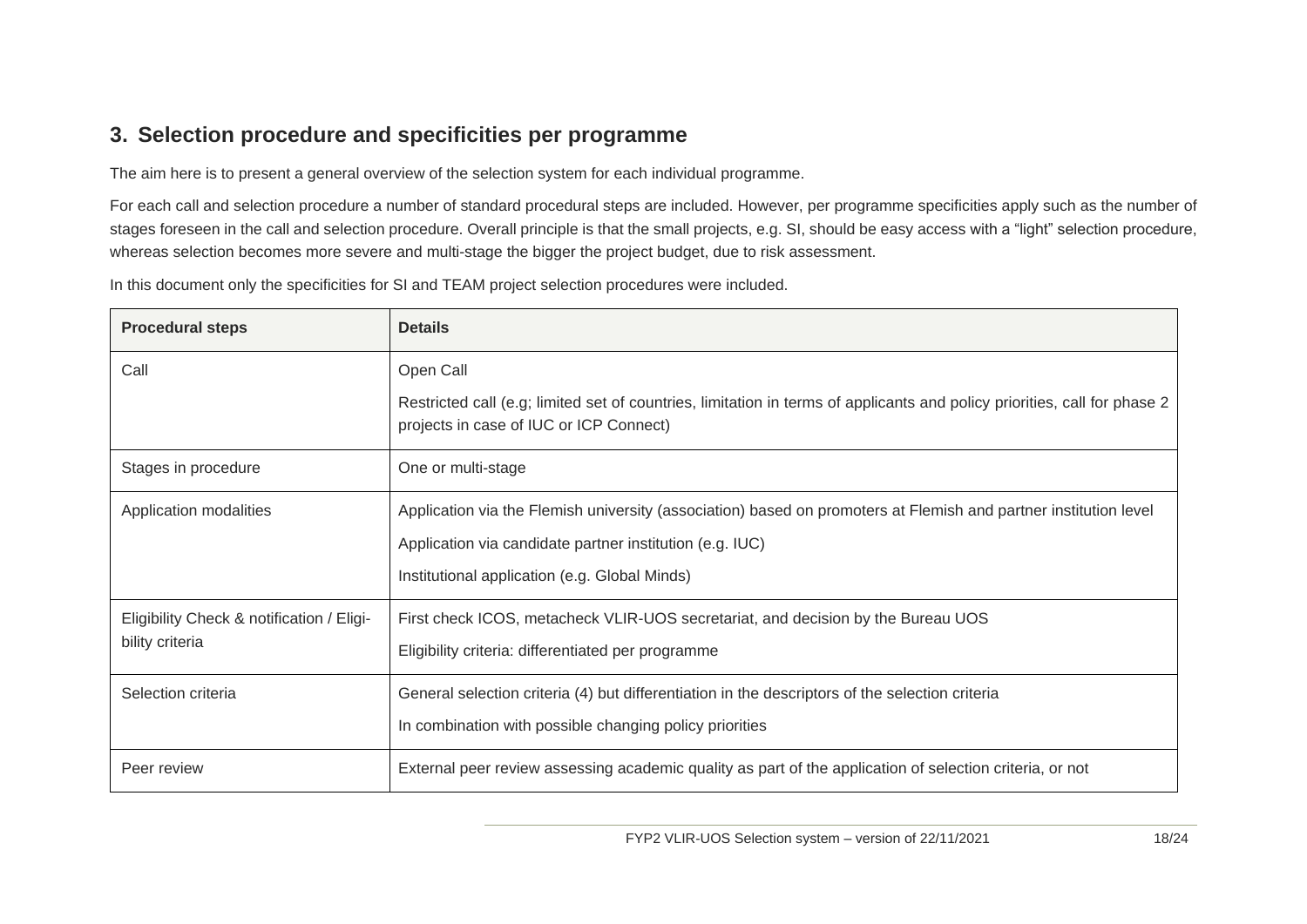| Institutional assessment | External institutional assessment, as part of the application of selection criteria, or not |
|--------------------------|---------------------------------------------------------------------------------------------|
| Selection body           | Selection commission / Assessment commission                                                |

#### **3.1. Short Initiatives**

<span id="page-20-0"></span>

| <b>Procedural steps</b>          | <b>Details</b>                                                                                                                                                                                                                                                                                                   |
|----------------------------------|------------------------------------------------------------------------------------------------------------------------------------------------------------------------------------------------------------------------------------------------------------------------------------------------------------------|
| Call                             | Open Call procedure                                                                                                                                                                                                                                                                                              |
| Stages in procedure              | One stage procedure                                                                                                                                                                                                                                                                                              |
| Application modalities           | Application via the Flemish university (association), receiving proposals with promoters at Flemish and partner<br>institution level; Flemish university association ICOS submits proposals from universities and universities of ap-<br>plied sciences and arts within their university association to VLIR-UOS |
| Eligibility Check & notification | Eligibility of applicants; Eligibility of budget and implementation period; Eligibility of countries; Eligibility of submis-<br>sion modalities. First check by the ICOS and final check by VLIR-UOS secretariat, and decision by the Bureau<br><b>UOS</b>                                                       |
|                                  | In terms of eligibility of applicants the following applies:                                                                                                                                                                                                                                                     |
|                                  | Affiliation of the promoters:                                                                                                                                                                                                                                                                                    |
|                                  | Flemish promoter: employed as a professor/lecturer/specialist at a Flemish university or university of ap-<br>plied sciences and arts;                                                                                                                                                                           |
|                                  | Partner promoter: employed at a recognized higher education in-stitution or national public (not for profit)<br>research institute located in a VLIR-UOS project partner country                                                                                                                                 |
|                                  | Additional criteria:                                                                                                                                                                                                                                                                                             |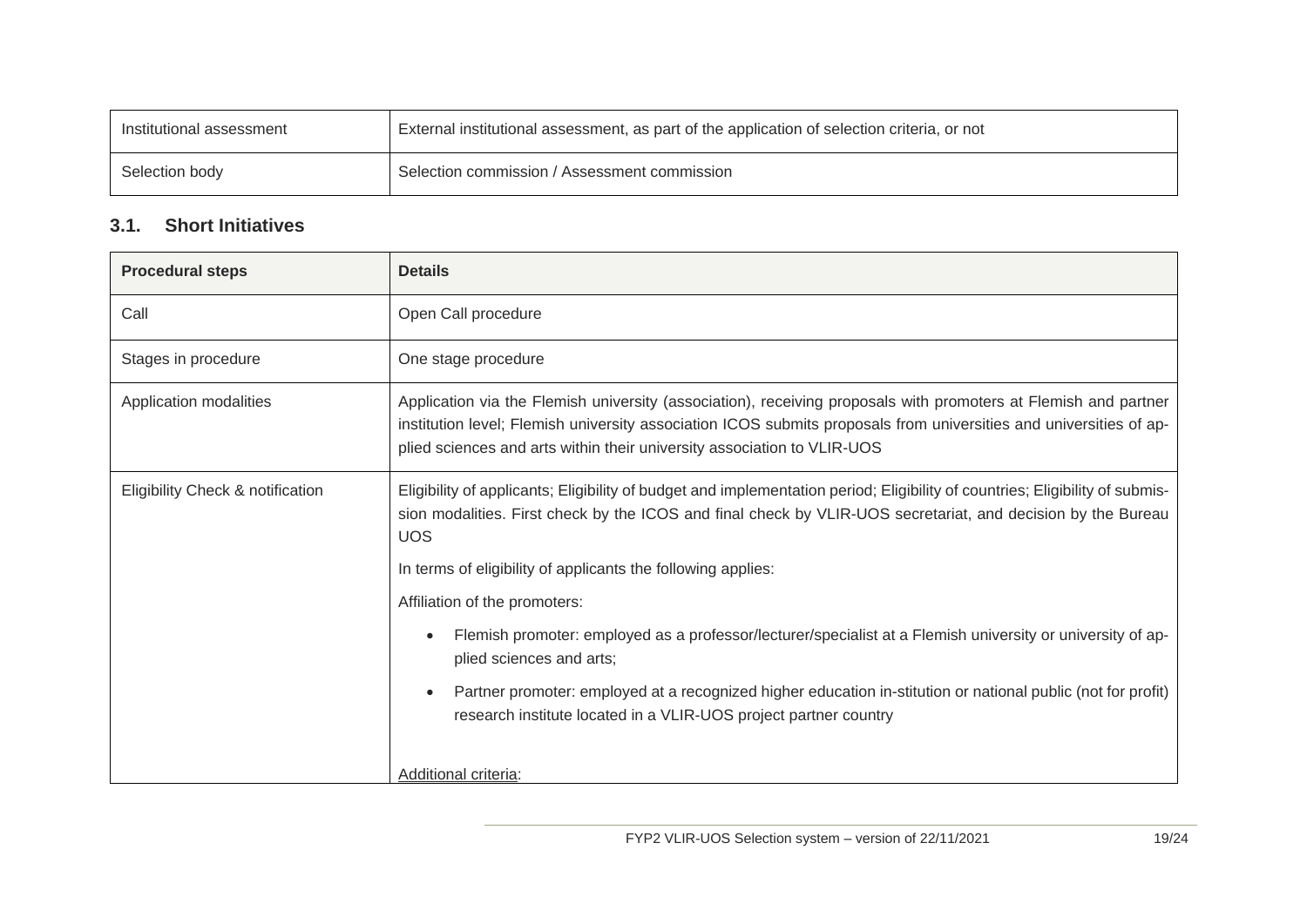|                    | Applicants (Flemish/local) can have a maximum of two ongoing SI/TEAM projects, which means they<br>can submit a maximum of two projects (two SI, two TEAM or one SI and one TEAM) in case they have<br>no ongoing projects after 1 September 2022. With almost all VLIR-UOS projects coming to an end on<br>31 August 2022, only TEAM 2019 projects should be considered as ongoing projects. TEAM 2019 pro-<br>moters can submit only one new SI or TEAM<br>At the level of the partner institutions, no further criteria apply. Former and present IUC partner institu-<br>$\bullet$<br>tions are fully eligible, without any restriction. |
|--------------------|----------------------------------------------------------------------------------------------------------------------------------------------------------------------------------------------------------------------------------------------------------------------------------------------------------------------------------------------------------------------------------------------------------------------------------------------------------------------------------------------------------------------------------------------------------------------------------------------------------------------------------------------|
| Selection criteria | General selection criteria (4) apply and also in terms of descriptors no deviation from the general outline (standard<br>descriptors) as included in the table on p.6 of this document.                                                                                                                                                                                                                                                                                                                                                                                                                                                      |
| Peer review        | Not applicable                                                                                                                                                                                                                                                                                                                                                                                                                                                                                                                                                                                                                               |
| Selection body     | Selected by 3 regional Selection Commissions (Africa, Latin America, Asia).                                                                                                                                                                                                                                                                                                                                                                                                                                                                                                                                                                  |

#### **3.2. TEAM**

<span id="page-21-0"></span>

| <b>Procedural steps</b> | <b>Details</b>                                                                                                                                                                                                                                                                                                                     |
|-------------------------|------------------------------------------------------------------------------------------------------------------------------------------------------------------------------------------------------------------------------------------------------------------------------------------------------------------------------------|
| Call                    | Open call procedure                                                                                                                                                                                                                                                                                                                |
| Stages in procedure     | Two-stage procedure (1/ Call & Selection of Concept Notes; 2/ Call & Selection of Fully fledged proposals)                                                                                                                                                                                                                         |
| Application modalities  | Application per selection stage via the Flemish university (association), receiving proposals with promoters at<br>Flemish and partner institution level; Flemish university association ICOS submits proposals from universities and<br>universities of applied sciences and arts within their university association to VLIR-UOS |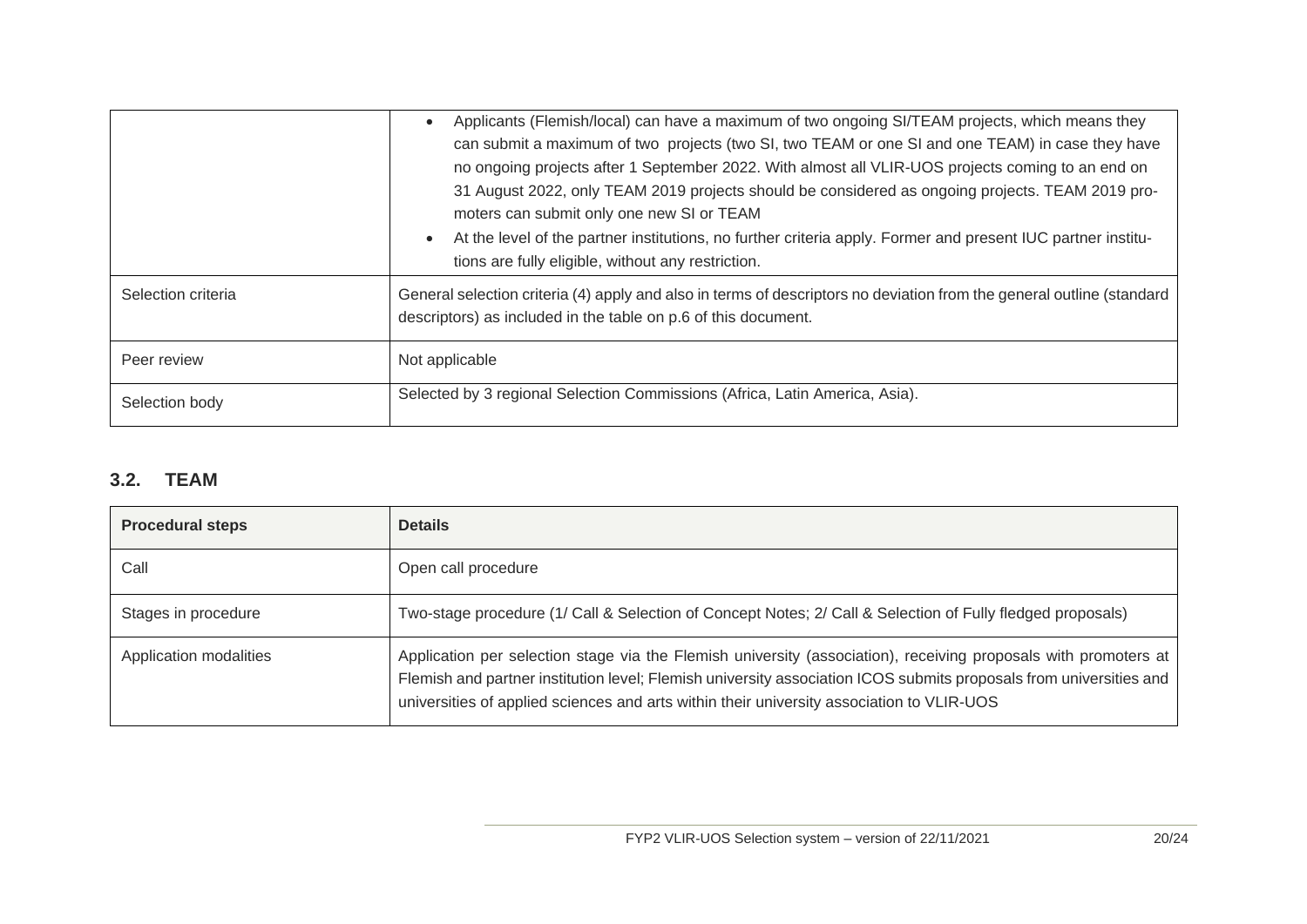| Eligibility Check & notification | Eligibility of applicants; Eligibility of budget and implementation period; Eligibility of countries; Eligibility of submis-<br>sion modalities. First check by the ICOS and final check by VLIR-UOS secretariat, and decision by the Bureau<br><b>UOS</b>                                                                                                                                                                                                           |  |
|----------------------------------|----------------------------------------------------------------------------------------------------------------------------------------------------------------------------------------------------------------------------------------------------------------------------------------------------------------------------------------------------------------------------------------------------------------------------------------------------------------------|--|
|                                  | In terms of eligibility of applicants the following applies:                                                                                                                                                                                                                                                                                                                                                                                                         |  |
|                                  | Affiliation of the promoters:                                                                                                                                                                                                                                                                                                                                                                                                                                        |  |
|                                  | Flemish promoter: employed as a professor/lecturer/specialist at a Flemish university or university of ap-<br>$\bullet$<br>plied sciences and arts;                                                                                                                                                                                                                                                                                                                  |  |
|                                  | Partner promoter: employed at a recognized higher education institution or national public (not for profit)<br>research institute located in a VLIR-UOS project partner country                                                                                                                                                                                                                                                                                      |  |
|                                  | Additional criteria:                                                                                                                                                                                                                                                                                                                                                                                                                                                 |  |
|                                  | Applicants (Flemish/local) can have a maximum of two ongoing SI/TEAM projects, which means they<br>can submit a maximum of two projects (two SI, two TEAM or one SI and one TEAM) in case they have<br>no ongoing projects after 1 September 2022. With almost all VLIR-UOS projects coming to an end on<br>31 August 2022, only TEAM 2019 projects should be considered as ongoing projects. TEAM 2019 pro-<br>moters can submit only one new SI or TEAM            |  |
|                                  | At the level of the partner institutions, no further criteria apply. Former and present IUC partner institutions<br>are fully eligible, without any restriction.                                                                                                                                                                                                                                                                                                     |  |
| Selection criteria               | General selection criteria (4) apply and also in terms of descriptors no deviation from the general outline (standard<br>descriptors) as included in the table on p.6 of this document. The same criteria and descriptors apply for both<br>selection stages.                                                                                                                                                                                                        |  |
| Peer review                      | Given the relatively small number of selection commission members and the wide range of scientific disciplines<br>that might be covered by the project proposals, it is deemed valuable to involve peer reviewers throughout the<br>selection process for TEAM, also taking into account the high number of proposals and corresponding diversity<br>in scientific disciplines. The peer reviewers have an advisory role focusing primarily on the assessment of the |  |